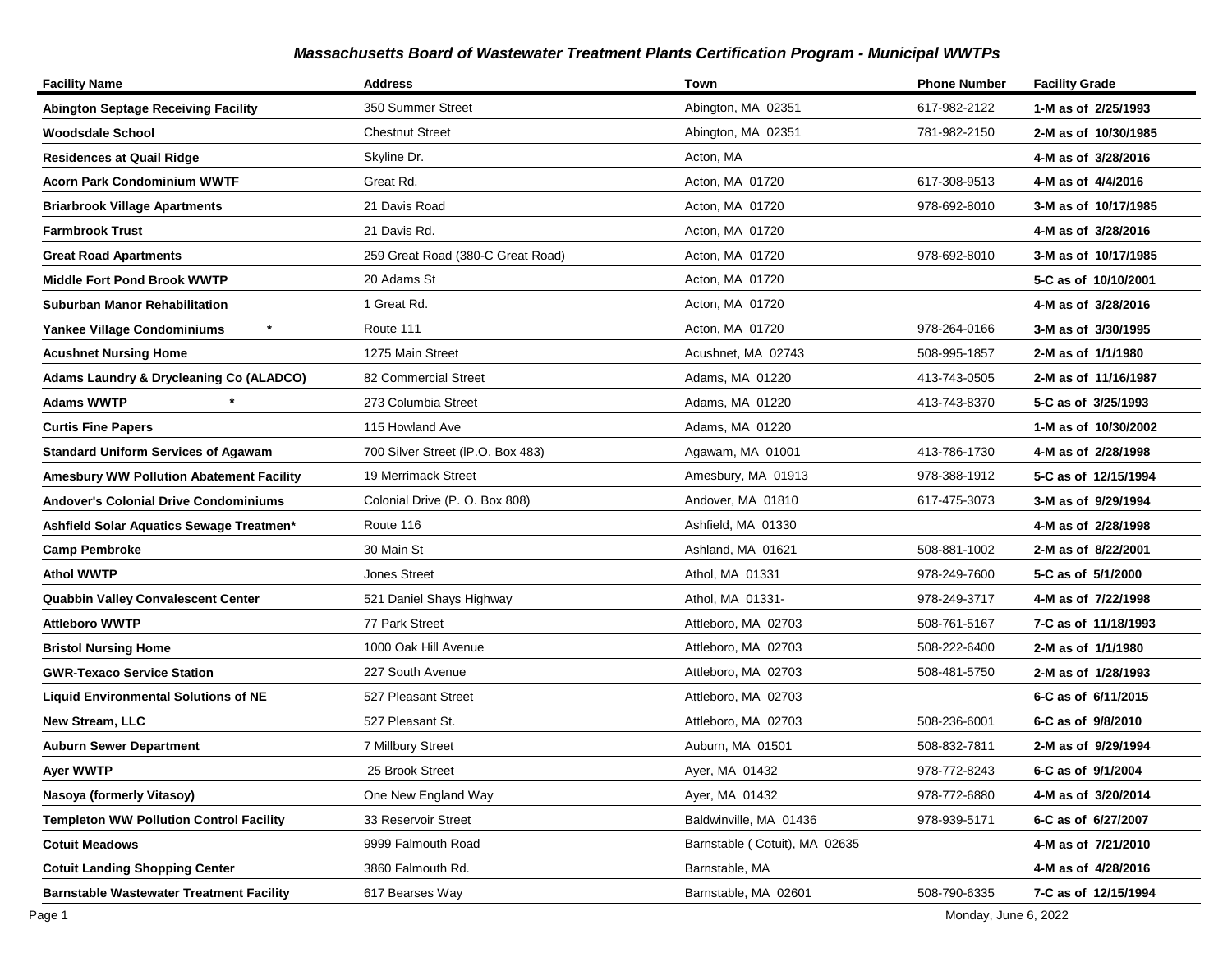| <b>Facility Name</b>                            | <b>Address</b>                          | Town                          | <b>Phone Number</b> | <b>Facility Grade</b> |
|-------------------------------------------------|-----------------------------------------|-------------------------------|---------------------|-----------------------|
| Cape Cod Potato Chip Company, Inc.              | Independence Park, 100 Breeds Hill Road | Barnstable, MA 02601          | 508-775-3358        | 4-M as of 11/6/2014   |
| <b>GWR-Bell Tower Corporation</b>               | 1600 Falmouth Road                      | Barnstable, MA 02632          | 508-778-4702        | 2-M as of 12/15/1994  |
| <b>Barre Sanitary Landfill</b>                  | 99 Depot Road                           | Barre, MA 01005               | 978-355-6821        | 2-M as of 8/28/1997   |
| <b>Barre Wastewater Treatment Facility</b>      | 411 Wheelwright Road (P.O. Box 216)     | Barre, MA 01074               | 978-355-5020        | 4-M as of 3/24/1994   |
| <b>BASF Corporation Information Systems</b>     | 35 Crosby Drive                         | Bedford, MA 01730             | 781-271-4000        | 2-M as of 4/29/1993   |
| <b>Millipore Corp.</b>                          | 80 Ashby Rd                             | Bedford, MA 01730-            | 781-533-2832        | 4-M as of 6/27/2000   |
| Comm of MA-Belchertown State School WWTP        | State Street (P.O. Box 486)             | Belchertown, MA 01007         | 413-323-6311        | 4-M as of 5/28/1993   |
| <b>Maplebrook Condominiums</b>                  | Maplebrook Road                         | Bellingham, MA 02019          | $508 - -$           | 4-M as of 12/17/2003  |
| Riverbridge Association, Inc.                   | 65 River Road West                      | Berlin, MA 01503              |                     | 4-M as of 3/28/2016   |
| <b>GWR-B P Service Station (former)</b>         | 38 Enon Street                          | Beverly, MA                   | 978-568-8740        | 2-M as of 1/13/1994   |
| GWR-Varian Associates, Inc.                     | 150 Sohier Road                         | Beverly, MA 01915             | 978-842-5643        | 4-M as of 9/26/1996   |
| <b>Baker Commodities</b>                        | 134 Billerica Ave.                      | Billerica, MA 01821           |                     | 3-M as of 10/25/2004  |
| Nutcracker Snacks, Inc.                         | 26 Cook Street                          | Billerica, MA 01821           | 978-663-5400        | 2-M as of 6/24/1993   |
| Billerica WWTP                                  | Letchworth Avenue                       | Billerica, MA 01862           | 978-671-0956        | 7-C as of 11/18/1993  |
| <b>Future Electronics</b>                       | 41 Main Street                          | Bolton, MA 01740              | 978-779-3000        | 3-M as of 3/30/1995   |
| Nashoba Regional High School                    | 50 Mechanic St.                         | Bolton, MA 01740              | 978-779-0539        | 4-M as of 12/1/2015   |
| The International, Inc.                         | 197 Ballville Road                      | Bolton, MA 01740              | 978-779-6911        | 4-M as of 2/25/1993   |
| <b>GWR-Texaco Service Station</b>               | 1154 Morrissey Boulevard                | Boston (Dorchester), MA       | 617-481-5750        | 2-M as of 1/28/1993   |
| <b>HLA Services</b>                             | 1 Hoyt Street                           | Boston (Dorchester), MA 02125 | $617 - -$           | 2-M as of 8/12/1993   |
| <b>Standard Uniform Rental Services, Inc. *</b> | 401 Mount Vernon Street                 | Boston (Dorchester), MA 02125 | 617-436-2040        | 4-M as of 8/12/1992   |
| <b>Unifirst Corporation</b>                     | 78 East Cottage Street                  | Boston (Dorchester), MA 02125 | 617-551-2500        | 4-M as of 8/25/1996   |
| <b>MWRA - Caruso Pumping Station</b>            | 601 Chelsea St                          | Boston (East), MA 02128       | 617-569-7320        | 2-M as of 8/22/2001   |
| <b>Patriot Paper Corp.</b>                      | 892 River Street                        | Boston (Hyde Park), MA 02136  | 617-361-3500        | 6-C as of 6/30/1992   |
| Crown                                           | 35 Damrell Street                       | Boston (South), MA            | 617-863-8181        | 4-M as of 6/25/1992   |
| MWRA - Columbus Park Headworks                  | 1305 Columbia Rd                        | Boston (South), MA 02127      | 617-269-4360        | 2-M as of 4/25/2001   |
| <b>Colonnade Residences</b>                     | 120 Huntington Ave                      | Boston, MA                    |                     | 1-M as of 10/25/2000  |
| Dartmouth St. Development Dewatering            | 131 Dartmouth St                        | Boston, MA                    |                     | 1-M as of 8/30/2000   |
| <b>Stride Rite</b>                              | 960 Harrison Avenue                     | Boston, MA                    | 617-499-6300        | 2-M as of 6/16/1994   |
| <b>Suffolk Trial Court Facility Construct.</b>  | <b>Merrimack Street</b>                 | Boston, MA                    | 617-332-2877        | 2-M as of 12/14/1995  |
| <b>New England Aquarium</b>                     | Central Wharf                           | Boston, MA 02110              | 617-226-2128        | 2-M as of 11/1/2012   |
| <b>Baker Dorm Addition Construction</b>         | 620 Huntington Ave                      | Boston, MA 02115              | 6179894552          | 2-M as of 10/25/2000  |
| Morgan Services, Inc.                           | 941 Massachusetts Avenue                | Boston, MA 02118              |                     | 2-M as of 6/12/2002   |
| <b>Fort Point Channel</b>                       | 20 West Howell St                       | Boston, MA 02125-             | 617-265-7800        | 1-M as of 8/17/1998   |

Page 2 Monday, June 6, 2022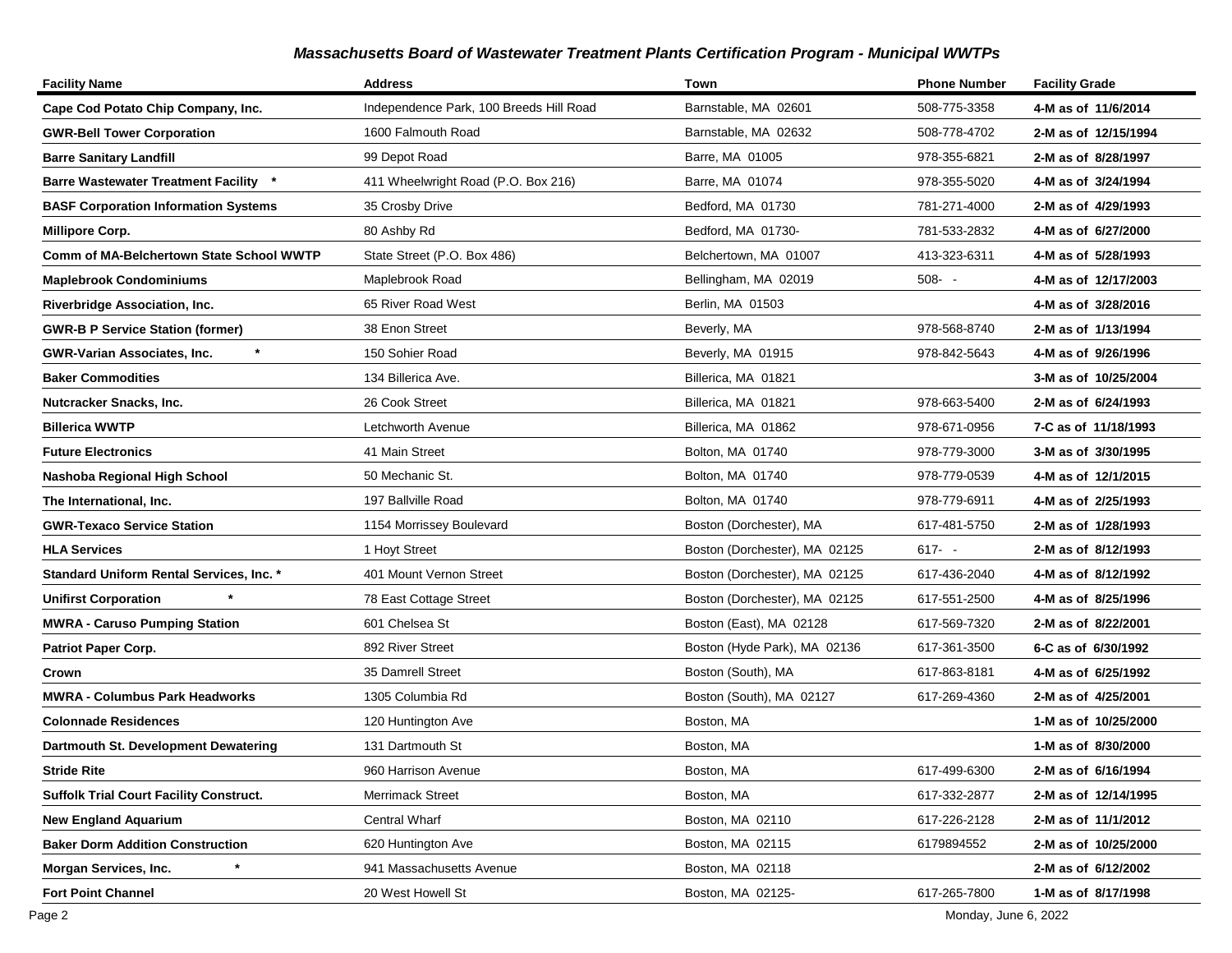| <b>Facility Name</b>                            | <b>Address</b>                          | Town                   | <b>Phone Number</b> | <b>Facility Grade</b> |
|-------------------------------------------------|-----------------------------------------|------------------------|---------------------|-----------------------|
| Crown Service Systems, Inc.                     | 39 Damrell Street                       | Boston, MA 02127       | 617-269-5310        | 2-M as of 9/1/1991    |
| Comm of MA-MWRA-Inter-Island Tunnel Dewa        | 100 First Avenue, Charlestown Navy Yard | Boston, MA 02129       | 617-242-6000        | 4-M as of 6/16/1994   |
| <b>GWR-U.S.-Postal Service GW Remediation</b>   | 16 Commins Highway                      | Boston, MA 02131       | 508-682-1980        | 2-M as of 7/28/1994   |
| <b>Bourne Laundromat</b>                        | 105 Trowbridge Road                     | Bourne, MA             | 508-759-4966        | 0-M as of 1/28/1993   |
| <b>Residence at Canal Bluffs</b>                | 6 Otis Park Dr.                         | Bourne, MA             |                     | 4-M as of 4/28/2016   |
| <b>Bourne Manor</b>                             | 146 Macarthure Boulevard                | Bourne, MA 02111       | 508-759-8880        | 4-M as of 12/19/2007  |
| <b>Bourne Middle School</b>                     | Waterhouse Rd.                          | Bourne, MA 02532       |                     | 4-M as of 4/28/2016   |
| <b>Bournedale Village Farms</b>                 | SEE GRADE FORM                          | Bourne, MA 02532       | $508 - -$           | 3-M as of 11/22/1989  |
| <b>Castlebar Health Care Center</b>             | (see grade form)                        | Bourne, MA 02532       | $508 - -$           | 3-M as of 11/6/1989   |
| <b>Pocasset Assisted Living</b>                 | 100 Dr. Julius Kelley Lane              | Bourne, MA 02559       |                     | 4-M as of 4/28/2016   |
| <b>Codman Hill Condo Association</b>            | Codman Hill Rd.                         | Boxborough, MA         |                     | 4-M as of 3/28/2016   |
| <b>Harvard Ridge Condo Trust</b>                | 90 Swanson Rd.                          | Boxborough, MA         |                     | 4-M as of 3/28/2016   |
| <b>Holiday Inn</b>                              | 1 Adams Place                           | Boxborough, MA         |                     | 4-M as of 3/28/2016   |
| <b>Office Building</b>                          | 1414 Massachusetts Ave                  | Boxborough, MA         |                     | 4-M as of 1/29/2003   |
| <b>Tech Central Park</b>                        | 80-90 Central St.                       | Boxborough, MA         |                     | 4-M as of 3/28/2016   |
| Brook Village Condominium Assoc.                | off Swanton Rd                          | Boxborough, MA 01719   | 978-264-4004        | 3-M as of 2/7/2001    |
| Cisco Systems, Inc.                             | 1414 Massachusetts Ave.                 | Boxborough, MA 01719   |                     | 4-M as of 3/28/2016   |
| <b>Boxbourgh Meadows WWTF</b>                   | Loring St.                              | Boxborough, MA 01720   | 978-621-5879        | 4-M as of 4/15/2016   |
| <b>Piedmont's Tech Central</b>                  | 90 Central Street                       | Boxborourh, MA         |                     | 4-M as of 3/11/2015   |
| <b>Kings Landing</b>                            | 3 State St.                             | Brewster, MA           |                     | 4-M as of 4/28/2016   |
| <b>Brewster Manor Nursing Home</b>              | 873 Harwich Road, (Route 124)           | Brewster, MA 02631     | $508 - -$           | 4-M as of 1/26/1995   |
| <b>Pleasant Bay Health Center</b>               | 383 South Orleans Rd.                   | Brewster, MA 02631     |                     | 4-M as of 4/28/2016   |
| <b>Seasons of the Cape</b>                      | (see grading form)                      | Brewster, MA 02631     | $508 - -$           | 3-M as of 9/9/1986    |
| $\pmb{\ast}$<br><b>Bridgewater WWTP</b>         | Morris Avenue                           | Bridgewater, MA 02324  | 508-697-0937        | 6-C as of 2/29/1996   |
| Comm of MA-Bridgewater MCI WWTP                 | 12 Administration Road                  | Bridgewater, MA 02324  | 508-697-3327        | 4-M as of 10/1/1986   |
| <b>GWR-Cumberland Farms Service Station-For</b> | 20 Broad Street                         | Bridgewater, MA 02324  | 508-481-5750        | 2-M as of 1/28/1993   |
| <b>Brockton WWTP</b>                            | 303 Oak Hill Way                        | Brockton, MA 02401     | 508-580-7885        | 7-C as of 3/27/2002   |
| <b>Fairfield Farm Kitchens</b>                  | 309 Battles Street                      | Brockton, MA 02401-    | 508-584-9300        | 2-M as of 6/27/2000   |
| <b>Mupac Corporation</b>                        | 646 Summer Street                       | Brockton, MA 02402     | 508-588-6110        | 5-C as of 12/15/1994  |
| <b>GWR-Texaco Service Station</b>               | 485 Boylston Street                     | Brookline, MA          | 508-481-5750        | 2-M as of 1/28/1993   |
| Comm of MA-MA Maritime Acadamy WWTP             | 101 Academy Dr                          | Buzzards Bay, MA 02532 |                     | 4-M as of 1/29/2003   |
| <b>Construction Dewatering - Temporary</b>      | 240 Sidney Street                       | Cambridge, MA 02139    |                     | 2-M as of 3/20/2014   |
| <b>MWRA - Cottage Farm CSO</b>                  | 660 Memorial Dr.                        | Cambridge, MA 02139    | 617-491-8089        | 2-M as of 2/7/2001    |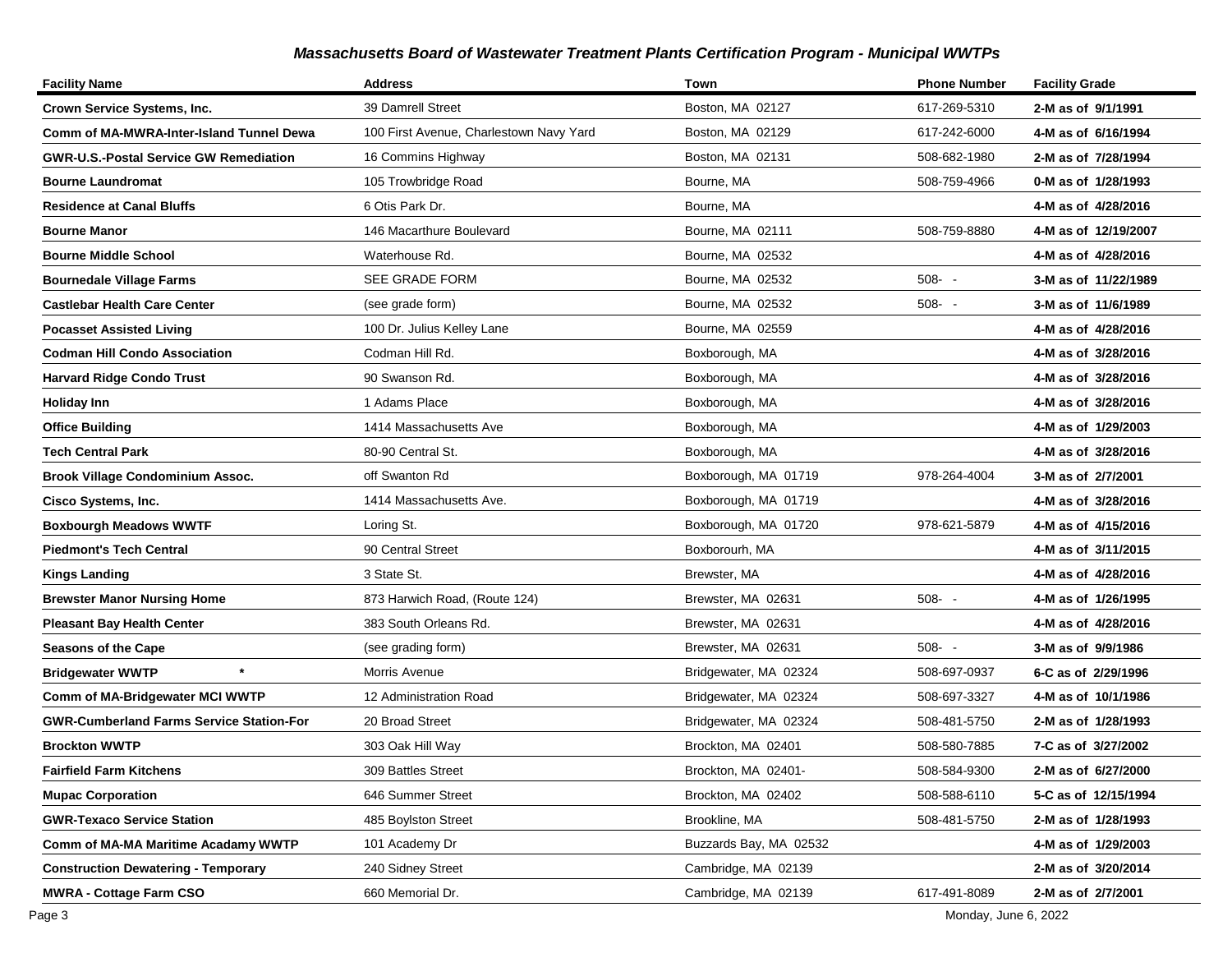| <b>Facility Name</b>                            | <b>Address</b>                           | Town                           | <b>Phone Number</b> | <b>Facility Grade</b> |
|-------------------------------------------------|------------------------------------------|--------------------------------|---------------------|-----------------------|
|                                                 | 22 Spring Street                         | Cambridge, MA 02141            | 617-350-7800        | 1-M as of 5/31/1991   |
| <b>MWRA - Prison Point Pump Station and CSO</b> | 1 Monsignor Highway                      | Cambridge, MA 02141            |                     | 2-M as of 3/12/2003   |
| <b>MWRA - New Neponset Pumping Station</b>      | University Rd                            | Canton, MA                     |                     | 2-M as of 3/12/2003   |
| GWR-Augat/Reliable Elctrnc Fnshng Co. *         | 300 Pine Street                          | Canton, MA 02021               | $781 - -$           | 2-M as of 7/31/1991   |
| Shield Packaging Co., Inc.                      | 15-21 University Road                    | Canton, MA 02021               | 781-828-0286        | 2-M as of 4/29/1993   |
| <b>Carlisle Public Schools</b>                  | Bedford Rd.                              | Carlisle, MA 01741             |                     | 4-M as of 3/24/2016   |
| <b>Carver High School</b>                       | 60 South Meadow Road                     | Carver, MA 02330               | 508-866-4556        | 3-M as of 4/27/1987   |
| <b>Decas Cranberry</b>                          | 4 Forge Dr.                              | Carver, MA 02330               | 508-295-0147        | 1-M as of 1/28/2014   |
| <b>Decas Cranberry Products</b>                 | 4 Forge Dr.                              | Carver, MA 02330               | 508-295-0147        | 6-C as of 9/12/2012   |
| Ocean Spray Cranberries, Inc.                   | <b>Federal Road</b>                      | Carver, MA 02330               | 508-866-5306        | 3-M as of 3/12/1985   |
| <b>Charlemonte WWTF</b>                         | Factory Road (P.O. Box 137)              | Charlemonte, MA 01339          | 413-339-5767        | 4-M as of 8/31/2020   |
| <b>MWRA - Peter DeLauri Pumping Station</b>     | 172 Alford St                            | Charlestown, MA 02129          | 617-381-1843        | 2-M as of 8/22/2001   |
| <b>Tree House Brewery (Pilot)</b>               | 129 Sturbridge Rd.                       | Charlton, MA 01507             |                     | 4-M as of 10/16/2019  |
| <b>Charlton Wastewater Treatment Plant</b>      | Rts. 69 & 20                             | Charlton, MA 01507-            | 508-248-4699        | 5-C as of 12/14/2005  |
| $^\star$<br><b>Charlton WWTP</b>                | off Route 20 @ Gulf Sta. (P.O. Box 190)  | Charlton, MA 01509             | 508-248-5900        | 4-M as of 12/12/1996  |
| <b>Chatham Bars Inn</b>                         | 186 Seaview St.                          | Chatham, MA 02633              | 508-945-3700        | 4-M as of 4/23/2008   |
| <b>Chatham WW Pollution Control Facil.</b>      | 59 Sam Ryder Road                        | Chatham, MA 02669              | 508-945-2286        | 6-C as of 4/14/2010   |
| <b>Scotty Hollow Condominiums</b>               | Scotty Hollow Drive (P.O. Bocx 488)      | Chelmsford (Andover), MA 01824 | 978-692-8811        | 3-M as of 10/31/1985  |
| <b>Adams Farm Condominiums</b>                  | Kennedy Drive (P.O. Box 694, Andover)    | Chelmsford, MA 01824           | $978 - -$           | 3-M as of 10/30/1987  |
| <b>Chelmsford Office &amp; Research Park</b>    | <b>Billerica Road and Riverneck Road</b> | Chelmsford, MA 01824           | 978- -              | 4-M as of 10/31/1985  |
| <b>United Parcel Service Dist. Center</b>       | 1 UPS Way                                | Chelmsford, MA 01824           | 978-692-8010        | 3-M as of 6/30/1986   |
| <b>Woodcrest Condominiums Sewage Plant</b>      | 181 Littleton Road (P.O. Box 94)         | Chelmsford, MA 01824           | 978-256-6955        | 3-M as of 2/21/1986   |
| American Finish & Chemical Company *            | 1012 Broadway Street                     | Chelsea, MA 02150              | 617-884-6060        | 2-M as of 9/29/1994   |
| <b>Calander Linen Supply</b>                    | 644 Washington Ave                       | Chelsea, MA 02150              | 617-884-5880        | 2-M as of 10/25/2000  |
| Chelsea Clock Company, Inc.                     | 284 Everett Avenue                       | Chelsea, MA 02150              | $617 - -$           | 2-M as of 4/19/1990   |
| <b>MWRA - Chelsea Creek Headworks</b>           | 340 Marginal St                          | Chelsea, MA 02150              | 617-884-7499        | 2-M as of 2/7/2001    |
| Easco Hand Tools, Inc.                          | Delta Industrial Park                    | Chicopee, MA                   | $413 - -$           | 1-M as of 10/30/1991  |
| <b>Chicopee WWTP</b>                            | 80 Medina Street                         | Chicopee, MA 01013             | 413-594-3585        | 7-C as of 7/29/1976   |
| <b>Jones Ferry CSO Satellite Facility</b>       | Ferry Lane Rd. off of Chicopee St.       | Chicopee, MA 01013             |                     | 2-M as of 3/21/2017   |
| <b>South Hadley WWTP</b>                        | 1 James Street                           | Chicopee, MA 01020             | 413-538-5040        | 6-C as of 2/1/1977    |
| Sundor Brands, Inc.                             | 106 Lonczak Drive                        | Chicopee, MA 01022             | 413-593-9991        | 2-M as of 3/30/1989   |
| <b>Comm of MA-MWRA Clinton POTW</b>             | 677 High Street                          | Clinton, MA 01510              | 978-365-6144        | 7-C as of 6/19/1992   |
| <b>Cohasset Knoll Nursing Home</b>              | 1 Chief Justice Cushing Hwy.             | Cohasset, MA                   |                     | 4-M as of 4/28/2016   |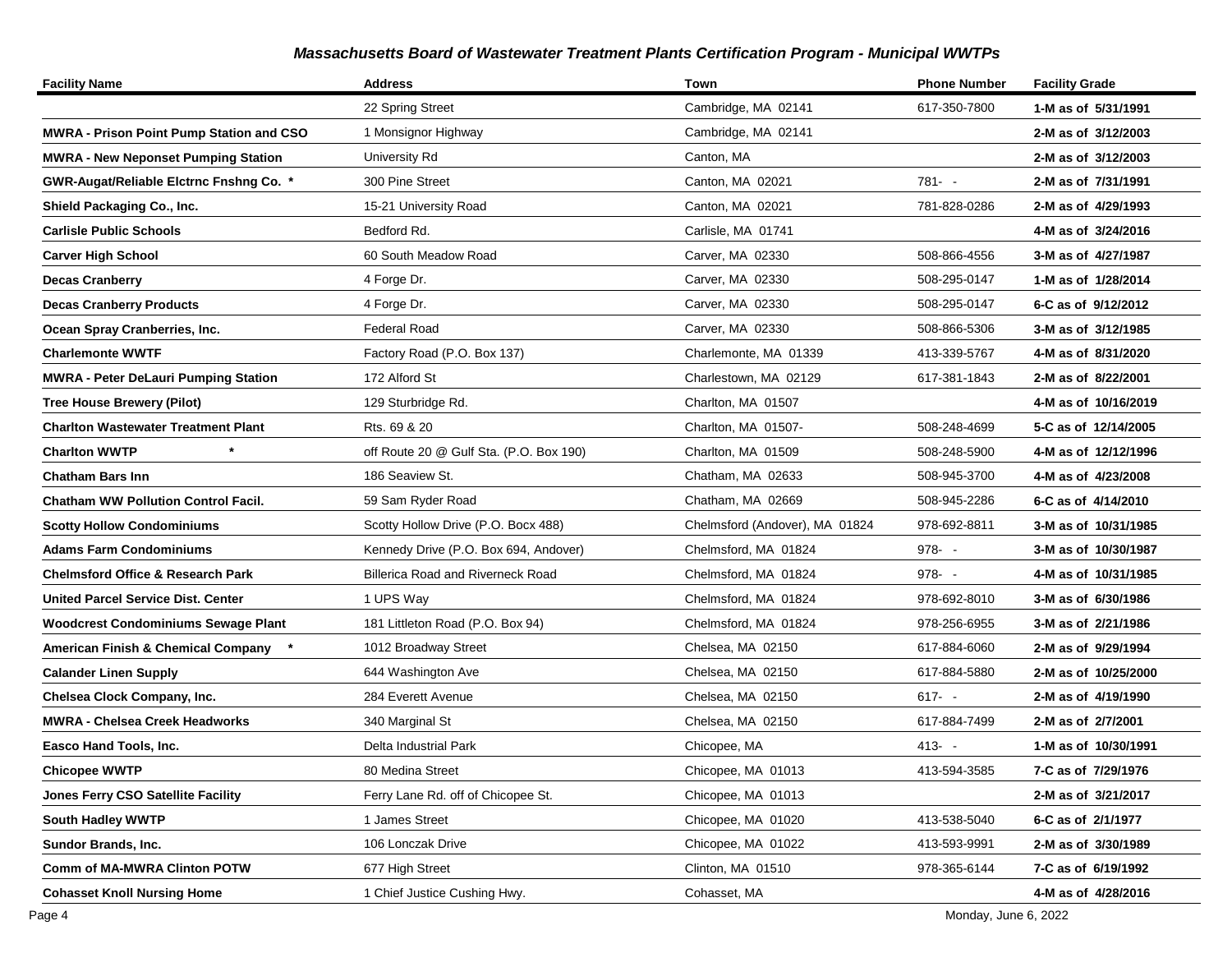| <b>Facility Name</b>                        | <b>Address</b>                   | Town                  | <b>Phone Number</b> | <b>Facility Grade</b> |
|---------------------------------------------|----------------------------------|-----------------------|---------------------|-----------------------|
| <b>Estates at Cohasset</b>                  | 117 Beechwood St.                | Cohasset, MA          |                     | 4-M as of 4/28/2016   |
| <b>Cohasset WWTP</b>                        | 43 Elm Street, P.O.Box 602       | Cohasset, MA 02025    | 781-383-1519        | 5-C as of 9/10/2008   |
| <b>BBA Fiberweb (Veratec, Kendall)</b>      | Route 112 (P.O. Box 3)           | Colrain, MA 01340     | 413-624-3471        | 4-M as of 2/7/2007    |
| Alexan Residential                          | 48 Old Powermill Rd.             | Concord, MA           |                     | 4-M as of 3/24/2016   |
| <b>Camp Thoreau</b>                         | 275 Forest Ridge Rd.             | Concord, MA 01742     | 978-831-1200        | 4-M as of 4/14/2016   |
| <b>Comm of MA-Concord MCI WWTP</b>          | 965 Elm Street                   | Concord, MA 01742     | 978-369-3220        | 5-C as of 12/15/2010  |
| <b>Comm of MA-DEM Walden Pond-Clivus</b>    | Walden Pond                      | Concord, MA 01742     | $978 - -$           | 0-M as of 7/28/1994   |
| Comm of MA-DEM Walden Pond-Clivus WWDis     | <b>Walden Pond</b>               | Concord, MA 01742     | $978 - -$           | 1-M as of 7/28/1994   |
| <b>Concord Country Club</b>                 | 246 Old Rd. to Nine Acre Corner  | Concord, MA 01742     |                     | 4-M as of 3/24/2016   |
| <b>Concord Wastewater Treatment Plant</b>   | 509 Bedford Street               | Concord, MA 01742     | 978-371-7174        | 6-M as of 7/22/2015   |
| Middlesex School                            | 1400 Lowell Road                 | Concord, MA 01742     | 978-369-2550        | 4-M as of 1/17/2019   |
| Nashawtuc Country Club, Inc.                | 1861 Sudbury Rd.                 | Concord, MA 01742     |                     | 4-M as of 3/24/2016   |
| Crane and Company, Inc. WWTP                | 30 South Street                  | Dalton, MA 01226      | 413-684-2600        | 5-C as of 12/18/2002  |
| Fishery Products, Inc.                      | 18 Electronics Avenue            | Danvers, MA 01923     | 978-750-5178        | 4-M as of 12/15/1999  |
| Resolve, Inc.                               | 1275 North Hixville Road         | Dartmouth, MA 02714   | 508-998-8525        | 3-M as of 1/13/1994   |
| Lincoln Park Amusement Co., Inc.            | Route 6, 901 State Road          | Dartmouth, MA 02747   | 508-999-6984        | 4-M as of 9/25/1975   |
| <b>Dartmouth WW Pollution Control Plant</b> | 759 Russells Mills Road          | Dartmouth, MA 02748   | 508-999-0740        | 6-C as of 7/28/1994   |
| <b>GWR-Texaco Service Station</b>           | 901 East Street                  | Dedham, MA 02026      | 781-481-5750        | 2-M as of 1/28/1993   |
| $\star$<br>Old Deerfield WWTP               | Little Meadow Road               | Deerfield, MA 01342   | 413-774-4595        | 3-M as of 2/29/1996   |
| Oxford Pickle Co.                           | 15 Jewett Avenue                 | Deerfield, MA 01342   | 413-665-7011        | 2-M as of 11/30/1987  |
| Cain's Foods, Inc.                          | 15 Jewett Avenue                 | Deerfield, MA 01373   | 413-665-7011        | 2-M as of 9/9/1997    |
| Dennisport Automatic Coin Laundry, Inc.     | 13 Hall Street (P.O. Box 548)    | Dennis, MA 02639      | 508-398-8911        | 1-M as of 9/30/1991   |
| <b>Devens Wastewater Treatment Plant</b>    | 31 McPherson Rd                  | Devens, MA 01432      |                     | 6-C as of 10/29/2003  |
| <b>Bristol-Myers Squibb Company</b>         | 38 Jackson Road                  | Devens, MA 01434      | 978-487-2310        | 6-C as of 9/12/2007   |
| Evergreen Solar                             | Lot 2 Barnum Road                | Devens, MA 01434      | 508-357-2221        | 5-C as of 9/21/2007   |
| Zeneca, Inc (Formerly ICI Americas, Inc)    | 333 Main Street                  | Dighton, MA 02715     | 508-669-6731        | 5-C as of 9/24/1979   |
| Dighton-Rehoboth Regional School            | 2700 Regional Road               | Dighton, MA 02764     | 508-252-5000        | 2-M as of 4/30/1978   |
| <b>MWRA - Commercial Point (CSO)</b>        | 50 Park St.                      | Dorchester, Ma 021122 | 617-256-8344        | 2-M as of 7/27/2004   |
| <b>Epiphany School Dewatering</b>           | 55 Sharp St                      | Dorchester, MA 02122  |                     | 1-M as of 6/13/2001   |
| MBTA - Cabot Yard Groundwater Remed. Fac    | 375 Gallivan Bulevard            | Dorchester, MA 02124  |                     | 5-C as of 12/19/2007  |
| Douglas WWTF                                | 29 Charles Street (P.O. Box 624) | Douglas, MA 01516     | 508-476-2400        | 5-C as of 1/26/1995   |
| <b>Guilford of Maine</b>                    | 120 Gilboa Street                | Douglas, MA 01516     | 508-476-3881        | 4-M as of 8/29/1996   |
| Dover-Sherborn Regional High School         | 137 Farm Street                  | Dover, MA 02030       | 508-785-0624        | 4-M as of 1/1/1972    |

Page 5 Monday, June 6, 2022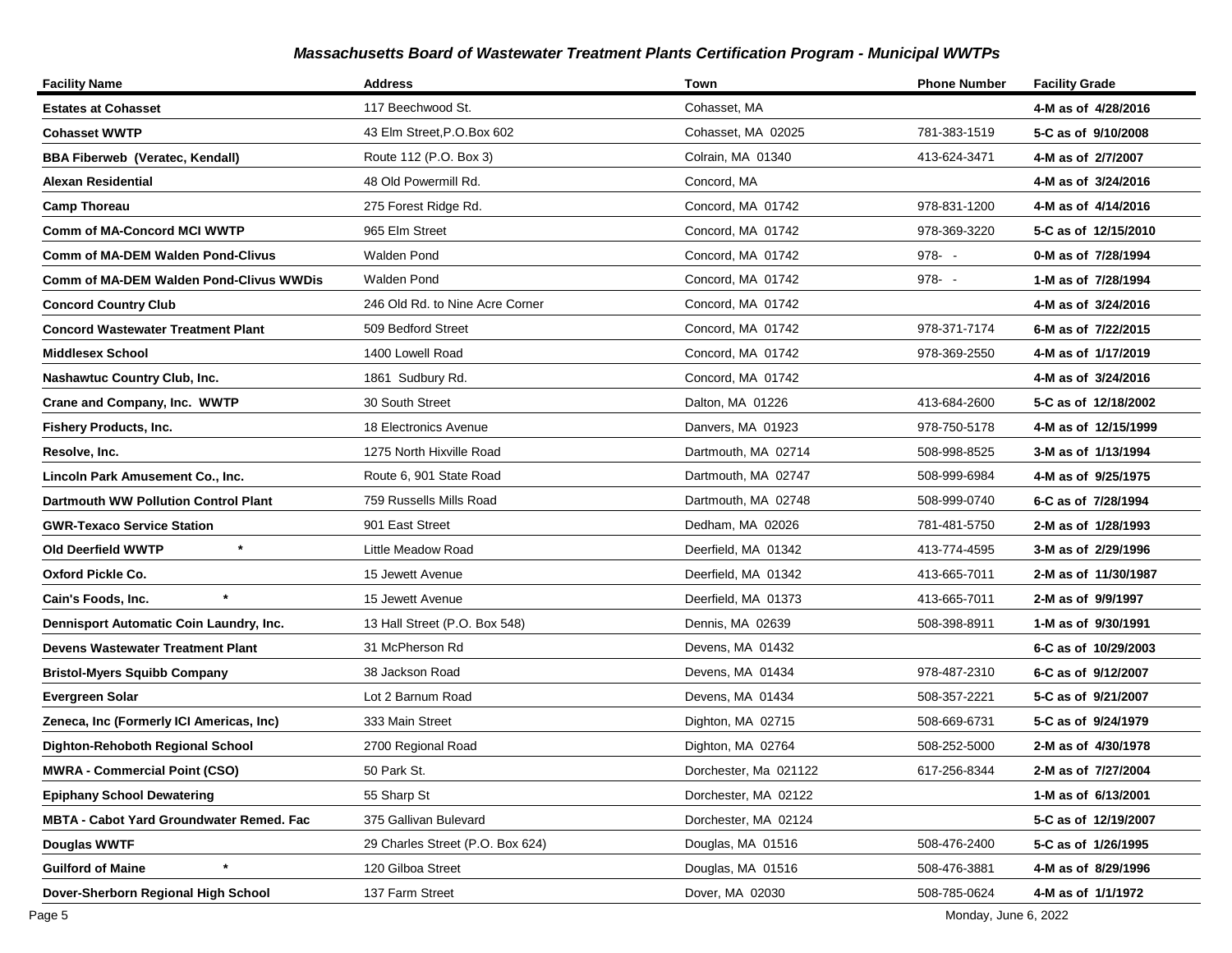| <b>Facility Name</b>                           | <b>Address</b>                           | Town                       | <b>Phone Number</b> | <b>Facility Grade</b> |
|------------------------------------------------|------------------------------------------|----------------------------|---------------------|-----------------------|
| <b>Webster-Dudley WWTP, Dudley Division</b>    | Carroll Drive off Rt12 (40 Schofield Av) | Dudley, MA 01570           | 508-949-8008        | 3-M as of 9/29/1994   |
| South Shore Pumping, Inc                       | 789 Mayflower Road                       | Duxbury, MA                | 781-585-6660        | 4-M as of 4/21/1989   |
| <b>Battelle</b>                                | 397 Washington St.                       | Duxbury, MA 02332          |                     | 1-M as of 5/8/2013    |
| <b>Duxbury High School</b>                     | 130 St. George Street                    | Duxbury, MA 02332          | $781 - -$           | 3-M as of 1/28/1993   |
| Village at Duxbury                             | 286 Kings Town Way                       | Duxbury, MA 02332          | 781-585-6479        | 4-M as of 3/21/1991   |
| Comm. of Ma., Massport storm drains            | Logan Airport                            | East Boston, MA 02128-     |                     | 2-M as of 2/28/1998   |
| <b>Harmony Crossing</b>                        | Wildwood Ave.                            | East Bridgewater, MA 02324 |                     | 4-M as of 4/28/2016   |
| Foxboro Company*                               | 600 North Bedford Street                 | East Bridgewater, MA 02333 | 508-549-3620        | 4-M as of 5/23/1991   |
| Ridder Farm, Inc.                              | Rear of 60 Franklin St                   | East Bridgewater, MA 02333 | $508 - -$           | 4-M as of 9/11/2002   |
| <b>White Pine Village</b>                      | 41 Bell Dr.                              | East Bridgewater, MA 02333 |                     | 4-M as of 4/28/2016   |
| <b>Sheraton 4 Points</b>                       | Route 6                                  | Eastham, MA                |                     | 4-M as of 4/28/2016   |
| <b>Captain's Quarters Inn</b>                  | 10-30 Captains Quarters Court            | Eastham, MA 02642          |                     | 2-M as of 3/12/2003   |
| Easthampton WWTF                               | Gosslin Dr.                              | Easthampton, MA 01027      | 413-566-8307        | 5-C as of 12/15/1999  |
| National Felt Co., Wool Felt Division          | Mechanic Street, P.O. Box 150            | Easthampton, MA 01027      | 413-527-3445        | 2-M as of 11/18/1993  |
| <b>Easton Crossing Condominiums</b>            | 11 Adams St.                             | Easton, MA                 |                     | 4-M as of 4/28/2016   |
| <b>Friends Crossing Condominiums</b>           | <b>Friends Road</b>                      | Easton, MA 02334           | 508-934-0105        | 3-M as of 12/17/1986  |
| <b>Easton School Complex</b>                   | <b>Lothrop Street</b>                    | Easton, MA 02356           | $508 - -$           | 4-M as of 8/25/1996   |
| North Easton Village WWTP                      | 28 Main St.                              | Easton, MA 02356           |                     | 4-M as of 4/28/2016   |
| <b>Queset Commons</b>                          | Washington St.                           | Easton, MA 02356           |                     | 4-M as of 4/28/2016   |
| Southeast Rehabilitation Center                | 184 Lincoln St.                          | Easton, MA 02356           |                     | 4-M as of 4/28/2016   |
| <b>Edgartown Municipal WWTP</b>                | West Tisbury Road (P.O. Box 1068)        | Edgartown, MA 02539        | 508-627-5482        | 7-C as of 6/22/1995   |
| <b>SanTOE WWTS</b>                             | PO Box 1154                              | Edgartown, MA 02539        | 412-719-5976        | 4-M as of 11/15/2019  |
| <b>Erving Center WWTP #1</b>                   | Route 2, P.O. Box 248                    | Erving, MA 01344           | 413-544-2711        | 7-C as of 8/31/2020   |
| Farley Village WWTF #3                         | <b>River Road</b>                        | Erving, MA 01349           | 413-659-3354        | 2-M as of 9/1/2020    |
| <b>Miller Falls WWTP</b>                       | <b>River Road</b>                        | Erving, MA 01349           | 413-659-3354        | 5-C as of 12/14/1995  |
| <b>Essex Housing Authority WWTP</b>            | Chebacco Terrace-off Winthrop Street     | Essex, MA 01929            | 978-768-6821        | 2-M as of 1/26/1995   |
| T-5 Alt.-Saneco, Inc.                          | 65 Eastern Avenue (P.O. Box 9B)          | Essex, MA 01929            | $978 - -$           | 2-M as of 8/31/1995   |
| Exxon Corp. of USA Terminal-Tank Bottom*       | 52 Beacham Street                        | Everett, MA 02149          | 617-381-2801        | 2-M as of 4/25/1996   |
| <b>Fairhaven WW Pollution Control Facility</b> | 5 Arsene Street                          | Fairhaven, MA 02719        | 508-979-4031        | 7-C as of 9/8/2010    |
| West Island, Fairhaven                         | Fir St                                   | Fairhaven, MA 02719-       | 508-979-4031        | 4-M as of 4/13/1998   |
| <b>Blount Seafood Corp</b>                     | 630 Currant Rd                           | Fall River, MA 02720       |                     | 4-M as of 10/29/2003  |
| $^\star$<br><b>Bristol Finishing Company</b>   | 18 Pocasset Street                       | Fall River, MA 02721       | $508 - -$           | 2-M as of 12/18/1987  |
| Gold Medal Bakery                              | 1397 Bay Street (21 Penn Street-Corp HQ) | Fall River, MA 02723       | 508-674-5766        | 1-M as of 8/12/1993   |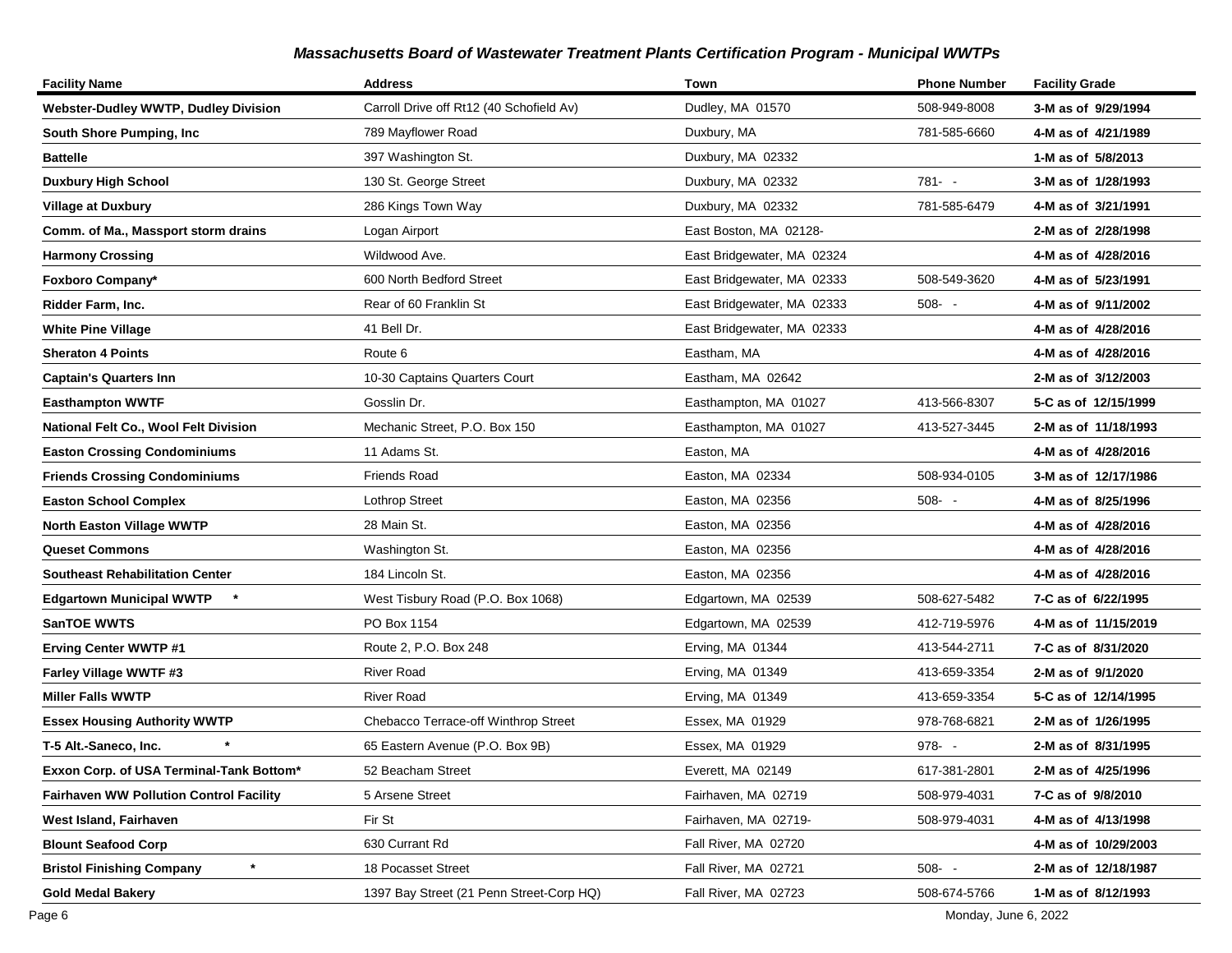| <b>Facility Name</b>                            | <b>Address</b>                    | Town                      | <b>Phone Number</b> | <b>Facility Grade</b> |
|-------------------------------------------------|-----------------------------------|---------------------------|---------------------|-----------------------|
| <b>Crown Services</b>                           | 909 Dwelly Street                 | Fall River, MA 02724      | 508-675-0311        | 2-M as of 3/1/1989    |
| $\star$<br><b>Fall River WWTF</b>               | 1979 Bay Street                   | Fall River, MA 02724      | 508-324-2321        | 7-C as of 2/1/1974    |
| $\star$<br><b>Fall River WWTF</b>               | 1979 Bay Street                   | Fall River, MA 02724      | 508-324-2321        | 6-C as of 2/1/1974    |
| Atria-Woodbriar                                 | 339 Gifford St                    | Falmouth, MA 02540        | 516-548-3564        | 3-M as of 10/10/2001  |
| <b>Falmouth WWTP</b>                            | 154 Blacksmithshop Road           | Falmouth, MA 02540        | 508-540-9437        | 6-C as of 10/29/2003  |
| New Silver Beach WWTF                           | William Rd.                       | Falmouth, MA 02540        |                     | 5-C as of 4/28/2016   |
| T-5 Alt.-Innovative RUSK Systems, Inc. *        | 200 Main Street, Room 201         | Falmouth, MA 02540        | 800-659-7825        | 0-M as of 8/31/1995   |
| <b>Seacrest Oceanfront Resort</b>               | 350 Quaker Road (Mailing Address) | Falmouth, MA 02556        | $508 - -$           | 4-M as of 6/16/1994   |
| $\star$<br><b>Fitchburg East WWTF</b>           | Lanides Lane                      | Fitchburg, MA 01420       | 978-345-9626        | 7-C as of 12/15/1994  |
| $\star$<br><b>Fitchburg West WWTF</b>           | Princeton Road                    | Fitchburg, MA 01420       | 978-345-9624        | 6-C as of 12/15/1994  |
| Munksjo Paper                                   | 642 River St.                     | Fitchburg, MA 01420       | 978-342-1080        | 2-M as of 9/9/2009    |
| The Newark Paperboard Mills Group               | 100 Newark Way                    | Fitchburg, MA 01420       | 978-665-2608        | 5-C as of 3/19/2008   |
| <b>CMGI Field- Foxboro Realty Trust</b>         | Off Rt 1                          | Foxboro, MA 02035         |                     | 5-C as of 2/6/2002    |
| <b>Bay State Raceway</b>                        | Route 1                           | Foxborough, MA 02035      | 508-957-1983        | 3-M as of 1/30/1992   |
| Comm of MA-Foxboro State School WWTP            | Payson Road                       | Foxborough, MA 02035      | 508-384-3115        | 3-M as of 9/30/1993   |
| <b>Genzyme Corporation</b>                      | 72 New York Ave                   | Framingham, MA 01701      | 508-271-3481        | 4-M as of 6/10/2009   |
| <b>Unilever Ice Cream</b>                       | 490 Old Connecticut Path          | Framingham, MA 01701-4578 | 508-620-4300        | 4-M as of 9/6/2006    |
| <b>MWRA - Framingham Pump Station</b>           | Arthur St., Dept. Public Works    | Framingham, MA 01720      |                     | 2-M as of 3/12/2003   |
| Adirondack Club                                 | 800 Chestnut St                   | Franklin, MA 02038        | 508-541-1400        | 4-M as of 8/22/2001   |
| <b>Franklin Country Club</b>                    | East Central St, Route 1          | Franklin, MA 02038        | 508-528-6110        | 3-M as of 3/21/2001   |
| <b>Oakhill Senior Living</b>                    | 61 Innsbruck Way                  | Franklin, MA 02038        |                     | 4-M as of 3/28/2016   |
| Garelick Farms, Inc.                            | 1199 West Central St              | Franklin, MA 02038-       | 508553-5311         | 4-M as of 4/14/2010   |
| <b>Georgetown Housing Authority</b>             | 23 Trestle Way                    | Georgetown, MA 01833      |                     | 4-M as of 3/24/2016   |
| Georgetown Village Longview Apartments          | 9 Patriot Way                     | Georgetown, MA 01833      |                     | 4-M as of 3/24/2016   |
| Littles Hill Condominium Trust                  | 18 Londonderry Lane               | Georgetown, MA 01833      |                     | 4-M as of 3/24/2016   |
| <b>Channel Fish Processing Company, Inc</b>     | 88 Commercial Street              | Gloucester, MA 01930      | $978 - -$           | 2-M as of 11/7/2013   |
| First Boston Pharma, LLC                        | 9 Blackburn Drive                 | Gloucester, MA 01930      | 978-282-1800        | 2-M as of 4/14/2010   |
| <b>Gloucester WW Pollution Control Facility</b> | 50 Essex Avenue                   | Gloucester, MA 01930      | 978-281-3741        | 5-C as of 12/15/1994  |
| Good Harbor Filet Company, Inc.                 | 21 Great Republic Drive           | Gloucester, Ma 01930      | 978-281-6360        | 3-M as of 2/9/2005    |
| National Fish & Seafood, Inc.                   | 159 East Nain St                  | Gloucester, MA 01930      | 978-879-5578        | 3-M as of 2/23/2010   |
| <b>Ocean Crest Seafood Company</b>              | 88 Commercial Street              | Gloucester, MA 01930      | 978--               | 1-M as of 2/18/1987   |
| O'Donnell-Usen Fisheries Corp.                  | (P.O. Box 1129)                   | Gloucester, MA 01930      | 978-283-5563        | 4-M as of 1/1/2000    |
| <b>Shorecliff - Deaconess Retirement Home</b>   | 14 Cliff Ave,                     | Gloucester, MA 01930      | 978-525-6008        | 4-M as of 9/9/2009    |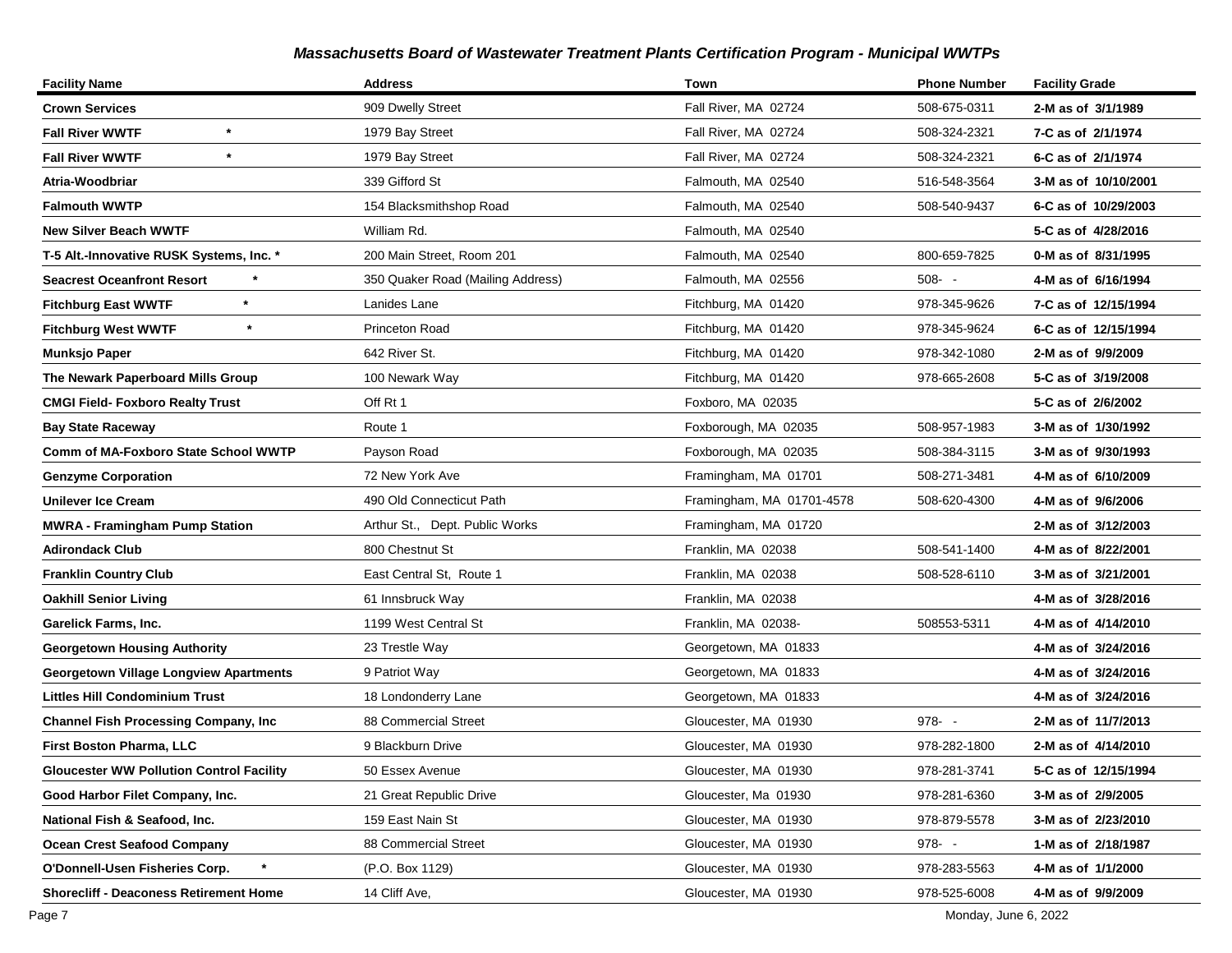| <b>Facility Name</b>                            | <b>Address</b>                           | Town                       | <b>Phone Number</b> | <b>Facility Grade</b> |
|-------------------------------------------------|------------------------------------------|----------------------------|---------------------|-----------------------|
| <b>U.S.C.G.-Eastern Point Light Station</b>     | c/o U.S.C.G. Station, 17 Harbor Loop     | Gloucester, MA 01930       | 401-736-1731        | 1-M as of 5/25/1995   |
| <b>Windover Shorecliff (Formerly Shorecliff</b> | 14 Cliff Ave                             | Gloucester, MA 01930       | 978-5256008         | 4-M as of 9/9/2009    |
| <b>Grafton WWTP</b>                             | 9 Depot Street                           | Grafton, MA 01560          | 508-839-8526        | 6-C as of 3/27/2002   |
| <b>Granby Heights Condominums</b>               | RT 116                                   | Granby, MA 01033           | $413 - -$           | 4-M as of 3/31/2011   |
| <b>Great Barrington WWTF</b>                    | 100 Bentley Road                         | Great Barrington, MA 01230 | 413-528-0650        | 5-C as of 1/1/2000    |
| <b>GWR-B P Service Station (former)</b>         | 343 Main Street                          | Great Barrington, MA 01230 | 508-481-5750        | 2-M as of 1/28/1993   |
| Greenfield WW Pollution Control Plant *         | 384 Deerfield Street                     | Greenfield, MA 01301       | 413-772-1539        | 5-C as of 10/15/1974  |
| <b>Groton School</b>                            | <b>Farmers Row</b>                       | Groton, MA 01450           | 978-448-3363        | 4-M as of 4/14/2010   |
| Hollingsworth & Vose Co.                        | 219 Townsend Road                        | Groton, MA 01472           | 978-448-3311        | 4-M as of 7/29/1976   |
| <b>Amherst WWTF</b>                             | 100 Mullins Way                          | Hadley, MA 01035           | 413-259-3055        | 7-C as of 5/8/2013    |
| $\star$<br><b>Hadley WWTF</b>                   | 134 South Middle Street                  | Hadley, MA 01035           | 413-585-0460        | 4-M as of 5/28/1993   |
| Halifax Laundry, Inc.                           | Shopper's Mart, Rout 106                 | Halifax, MA 02338          | 781- -              | 1-M as of 9/30/1991   |
| Hamilton-Wenham Reg School Dist.                | 755 Bay Road                             | Hamilton, MA 01982         |                     | 4-M as of 6/11/2015   |
| Jiminy Peak, Inc.                               | 37 Corey Road                            | Hancock, MA 01237          | 413-738-5500        | 4-M as of 6/13/2001   |
| <b>Patriots Resort</b>                          | 276 Brodie Mountain                      | Hancock, MA 01237          |                     | 4-M as of 3/28/2016   |
| Hanover Washington LP                           | Route 53                                 | Hanover, MA                |                     | 4-M as of 4/28/2016   |
| South Shore YMCA at Mill Pond                   | 75 Mill St.                              | Hanover, MA                |                     | 4-M as of 4/28/2016   |
| St. Coletta's & Cardinal Cushing School         | 405 Washington St.                       | Hanover, MA 02339          |                     | 4-M as of 4/28/2016   |
| <b>Stonebridge Commons Village</b>              | Liberty St.                              | Hanson, MA                 |                     | 4-M as of 4/28/2016   |
| Hardwick WWTP (Gilbertville)                    | Mill Street (P.O. Box 117)               | Hardwick, MA 01031         | 413-477-6959        | 4-M as of 12/15/1994  |
| Hardwick WWTP (Wheelright)                      | Pine Street (P.O. Box 117, Gilbertville) | Hardwick, MA 01094         | 413-477-6959        | 3-M as of 12/15/1994  |
| <b>Cranberry Pointe, Inc.</b>                   | 111 Headwaters Drive                     | Harwich, MA 02645          | $508 - -$           | 3-M as of 6/6/1991    |
| Harwich Middle and Elementary School            | 81 Oak St.                               | Harwich, MA 02645          |                     | 4-M as of 4/28/2016   |
| Snow Inn                                        | 23 Snow Inn Rd.                          | Harwich, MA 02645          |                     | 4-M as of 4/28/2016   |
| <b>Wequassett Resort and Golf Club</b>          | 2171 Route 28                            | Harwich, MA 02645          |                     | 4-M as of 4/19/2009   |
| <b>Thompson's Clam Bar</b>                      | 23 Snow Inn Road                         | Harwich, MA 02646          | 508-432-1000        | 3-M as of 1/21/1987   |
| <b>Hatfield WWTP</b>                            | 260 Main St                              | Hatfield, MA 01038-        | 413-247-9844        | 5-C as of 10/28/1998  |
| <b>Whittier Regional High School</b>            | 115 Amesbury Line Road                   | Haverhill, MA              | 978-373-4101        | 4-M as of 4/5/2012    |
| <b>Haverhill WWTF</b>                           | 40 South Porter Street                   | Haverhill, MA 01835        | 978-374-2382        | 7-C as of 8/22/2001   |
| <b>Stewarts's Environmental -Pretreatment</b>   | 20 South Mill St.                        | Haverhill, MA 01835        | 978-372-7471        | 3-M as of 4/29/2009   |
| Hingham Junior High School WWTP                 | 1103 Main Street                         | Hingham, MA 02043          | 781-741-1500        | 2-M as of 11/7/1996   |
| <b>MWRA - Hingham Pumping Station</b>           | 463 Lincoln St                           | Hingham, Ma 02043          |                     | 2-M as of 3/12/2003   |
| <b>Queen Anne Nursing Home</b>                  | 50 Recreation Park Drive                 | Hingham, MA 02043          |                     | 4-M as of 4/28/2016   |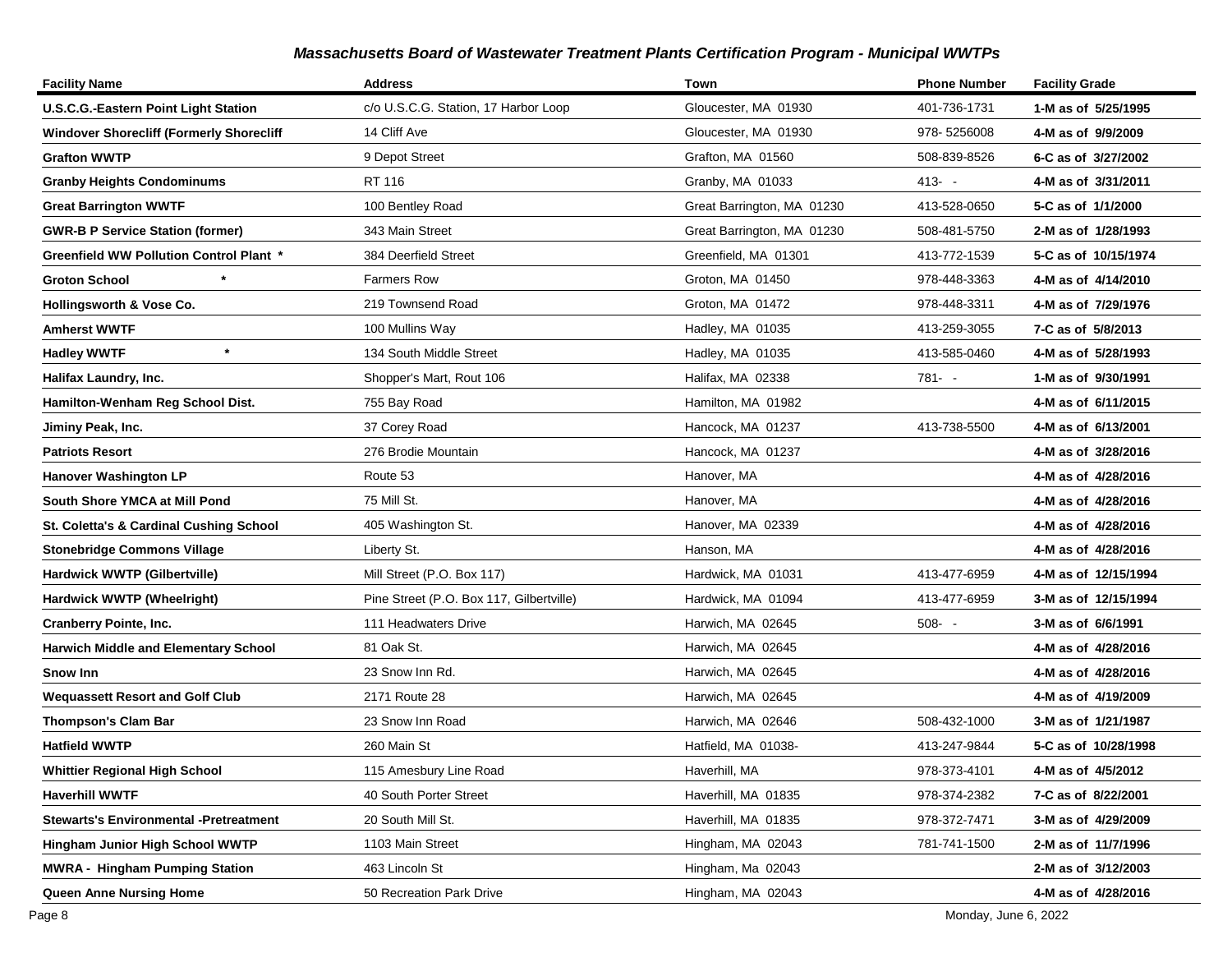| <b>Facility Name</b>                        | <b>Address</b>                            | Town                        | <b>Phone Number</b> | <b>Facility Grade</b> |
|---------------------------------------------|-------------------------------------------|-----------------------------|---------------------|-----------------------|
| Avon Custom Mixing Service, Inc.            | 55 High Street                            | Holbrook, MA 02343          | 781-767-0511        | 2-M as of 2/6/2002    |
| <b>Container Recycling Alliance</b>         | 620 South St                              | Holbrook, MA 02343-         | 781-767-5891        | 1-M as of 3/2/2000    |
| <b>Crestview Condo Trust</b>                | 147 Turner Rd.                            | Holliston, MA               |                     | 4-M as of 3/28/2016   |
| <b>Highland Meadows Development, LLC</b>    | Highland St.                              | Holliston, MA               |                     | 4-M as of 3/28/2016   |
| <b>Woodland School Complex</b>              | Linden St                                 | Holliston, MA 01746-        | 508-429-0636        | 4-M as of 10/27/1999  |
| <b>Holyoke WWTP</b>                         | 1 Berkshire Street                        | Holyoke, MA 01040           | 413-534-2222        | 7-C as of 4/26/2001   |
| <b>Hopedale WWTP</b>                        | Mendon Street (P. O. Box 7)               | Hopedale, MA 01747          | 508-634-2210        | 5-C as of 2/25/1993   |
| EMC                                         | 171 South ST                              | Hopkinton, MA 01748         | 508-435-2075        | 5-C as of 9/12/2007   |
| <b>Fruit Street Hopkinton</b>               | <b>Fruit Street</b>                       | Hopkinton, MA 01748         |                     | 5-C as of 9/8/2010    |
| <b>Hopkinton Sewer Department</b>           | 85 Wood Street-PO Box 234                 | Hopkinton, MA 01748         | 508-435-5007        | 2-M as of 1/30/1992   |
| <b>Indian Brook Condominiums</b>            | Elm St                                    | Hopkinton, MA 01748         | 508-869-4570        | 4-M as of 3/21/2013   |
| <b>Indian Brook Condominiums WWTP</b>       | <b>Elm Street</b>                         | Hopkinton, MA 01748         | $508 - -$           | 2-M as of 9/29/1994   |
| Fox River Paper, Housatonic Mill            | 295 Park St, PO Box 565                   | Housatonic, MA 01236        | 413-274-1650        | 3-M as of 8/30/2000   |
| <b>Hudson Sewage Treatment Plant</b>        | 1 Municipal Drive                         | Hudson, MA 01749            | 978-562-9333        | 6-C as of 10/29/1992  |
| <b>Hull WW Pollution Control Facility</b>   | 1111 Nantasket Avenue                     | Hull, MA 02045              | 781-925-0906        | 6-C as of 9/10/2008   |
| <b>Huntington WW Treatment Plant</b>        | Park Street (P. O. Box 301)               | Huntington, MA 01050        | 413-667-3356        | 4-M as of 8/19/1986   |
| <b>Turner Hill Golf &amp; Racquet Club</b>  | 31 Stonebridge Rd.                        | Ipswich, MA                 |                     | 4-M as of 3/24/2016   |
| <b>Ipswich Country Club</b>                 | Newburyport Turnpike                      | Ipswich, MA 01938           | 978-546-9323        | 3-M as of 3/11/1992   |
| Ipswich Waste Water Treatment Plant         | 20 Fowlers Lane (                         | Ipswich, MA 01938           | 978-356-6642        | 5-C as of 4/23/2008   |
| <b>New england Biolabs</b>                  | 240 County Rd                             | Ipswich, MA 01938           |                     | 4-M as of 9/11/2002   |
| <b>Independence Mall</b>                    | Smith's Lane (1 Financial Center, 27 Floo | Kingston (Boston), MA 02364 |                     | 3-M as of 11/21/1989  |
| Town & Country Sanitation Corporation       | <b>Summer Street</b>                      | Kingston, MA 02346          | 781-585-8888        | 3-M as of 4/27/1995   |
| <b>Baptist Home of Massachusetts</b>        | Evanswood                                 | Kingston, MA 02364          | 781- -              | 4-M as of 4/20/1990   |
| <b>Evanswood Bithzatha Corp</b>             | 55 Lake Street                            | Kingston, MA 02364          | 781-585-5526        | 4-M as of 1/28/1993   |
| <b>Kingston Commons</b>                     | Lliam C. Gould Way                        | Kingston, MA 02364          | 781- -              | 4-M as of 1/26/1995   |
| Kingston Wastewater Treatment Facility      | 8 Cranberry Rd                            | Kingston, MA 02364          |                     | 5-C as of 2/7/2001    |
| <b>Silver Lake Regional School District</b> | 130 Pembroke Street                       | Kingston, MA 02364          | 781-585-4313        | 4-M as of 8/9/2017    |
| <b>Summer Hill Shopping Plaza</b>           | Route 3A                                  | Kingston, MA 02364          | 781-871-5238        | 4-M as of 6/25/1992   |
| <b>Wingate at Silver Lake</b>               | 18 Chipman Way                            | Kingston, MA 02364          |                     | 4-M as of 4/28/2016   |
| Lebaron, The Fairways                       | Rhode Island Rd.                          | Lakeville, MA               |                     | 4-M as of 4/28/2016   |
| <b>River Terrace Healthcare</b>             | <b>Ballard Hill Road</b>                  | Lancaster, MA 01523         | 978-365-4537        | 3-M as of 6/18/2003   |
| <b>Berkshire Mall</b>                       | Rt. 8 & Old State Road (P.O. Box H)       | Lanesborough, MA 01237      | 413-445-4306        | 4-M as of 8/22/2001   |
| Northeast Environmental Services, Inc. *    | 28 Water Street                           | Lawrence, MA 01840          | 978-777-0030        | 3-M as of 2/29/1996   |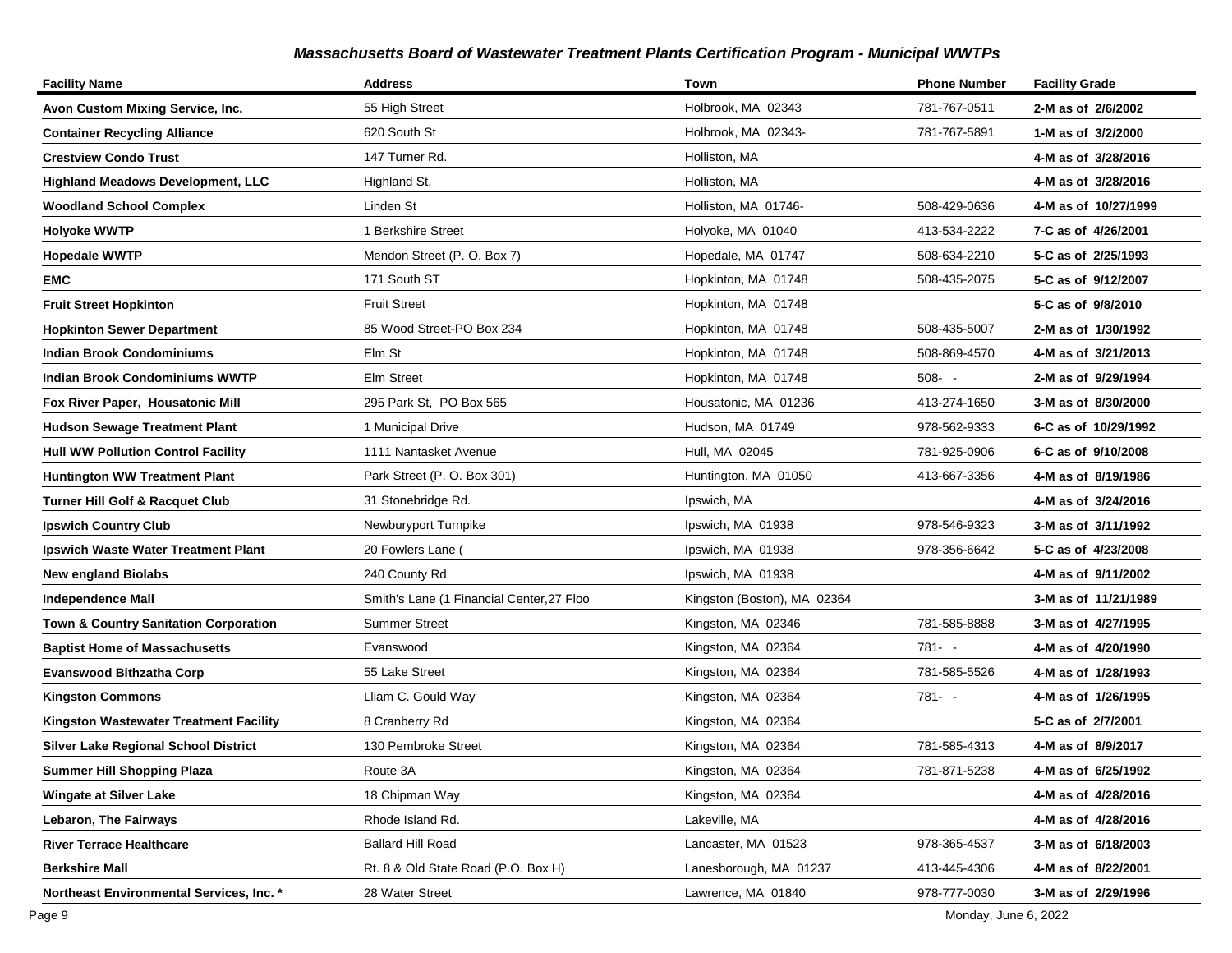| <b>Facility Name</b>                            | <b>Address</b>                       | Town                  | <b>Phone Number</b> | <b>Facility Grade</b> |
|-------------------------------------------------|--------------------------------------|-----------------------|---------------------|-----------------------|
| United Uniform Rental Service                   | 398 Park Street                      | Lawrence, MA 01841    | 978-687-2552        | 3-M as of 1/26/1995   |
| <b>Aramark Uniform Services</b>                 | 110 Glenn Street                     | Lawrence, MA 01843    | 978-685-1936        | 4-M as of 9/25/1990   |
| <b>GWR-Haffner's Service Station</b>            | 194 South Broadway Street (see memo) | Lawrence, MA 01843    | 978-683-2771        | 2-M as of 5/25/1995   |
| Onyx Specialty Paper, Inc.                      | 40 Willow St.                        | Lee (South), MA 01260 | 413-243-5894        | 4-M as of 10/25/2000  |
| <b>Lee WW Pollution Control Plant</b>           | Route 102 (P.O. Box 630)             | Lee, MA 01231         | 413-243-5525        | 5-C as of 9/12/2007   |
| Schweitzer-Mauduit International, Inc. *        | 701 Greylock Street                  | Lee, MA 01238         | 413-243-1000        | 5-C as of 4/25/1996   |
| Schweitzer Paper Company INACTIVE *             | 701 Greylock Street                  | Lee, MA 1238          | $413 - -$           | 5-C as of 8/9/2017    |
| Leicester Water Supply District WWTP            | 124 Pine Street, P.O. Box 86         | Leicester, MA 01524   | 508-892-8484        | 4-M as of 10/29/1992  |
| <b>Lenox Center WW Pollution Control Plant</b>  | <b>Crystal Street</b>                | Lenox, MA 01240       | 413-637-1973        | 4-M as of 3/25/1993   |
| <b>Leominster WWTP</b>                          | 436 Mechanic Street                  | Leominster, MA 01453  | 978-537-5720        | 7-C as of 10/29/1992  |
| <b>GWR-Varian Vacuum Products</b>               | 121 Hartwell Street                  | Lexington, MA 02173   | 781-861-7200        | 2-M as of 5/25/1995   |
| The Commons in Lincoln                          | 1 Harvest Circle                     | Lincoln, MA           |                     | 4-M as of 3/24/2016   |
| Lincoln Woods                                   | 50 Wells Rd.                         | Lincoln, MA 01773     |                     | 4-M as of 3/24/2016   |
| Lincoln Woods                                   | 50 Wells Road                        | Lincoln, MA 01777     | 781-259-0150        | 4-M as of 2/6/2002    |
| <b>New Littleton High School</b>                | Rt. 110/2A                           | Littleton, MA         |                     | 4-M as of 3/27/2002   |
| Wells REIT II - 550 King St., LLC               | 550 King St.                         | Littleton, MA         |                     | 4-M as of 3/28/2016   |
| <b>Digital Equipment Corporation</b>            | 550 King Street                      | Littleton, MA 01460   | 978-486-7608        | 4-M as of 6/16/1994   |
| <b>Littleton Nursing Home</b>                   | 191 Foster St.                       | Littleton, MA 01460   |                     | 4-M as of 3/28/2016   |
| <b>Littleton Public School</b>                  | King St.                             | Littleton, MA 01460   |                     | 4-M as of 3/28/2016   |
| <b>Patriot Beverage</b>                         | 20 Harvard Rd.                       | Littleton, MA 01460   |                     | 5-C as of 8/11/2021   |
| <b>Pondside at Littleton</b>                    | 147 King Street                      | Littleton, MA 01460   | 978-486-4007        | 4-M as of 9/27/1994   |
| <b>Village Green</b>                            | <b>Great Road</b>                    | Littleton, MA 01460   |                     | 4-M as of 1/28/2014   |
| $\star$<br><b>GWR-Haffner's Service Station</b> | 1150 Bridge Street                   | Lowell, MA 01850      | 978-683-2771        | 2-M as of 8/31/1995   |
| <b>Lowell WWTF</b>                              | <b>First Street Boulevard</b>        | Lowell, MA 01850      | 978-970-4248        | 7-C as of 8/22/2001   |
| <b>Evoqua Water Technologies</b>                | 10 Technology Drive                  | Lowell, MA 01851      | 978-458-0600        | 2-M as of 12/3/1990   |
| <b>Joan Fabrics Company</b>                     | 122 Western Avenue                   | Lowell, MA 01851      | 978-934-7148        | 2-M as of 8/14/1989   |
| <b>Empire Laundry Service</b>                   | 685 Lawrence St                      | Lowell, MA 01852-     | 978-446-2050        | 2-M as of 4/15/1998   |
| <b>Lowell Municipal Landfill</b>                | Leachate Pretreatment                | Lowell, MA 01853      | 978--               | 2-M as of 2/10/1989   |
| <b>Kettle Cuisine</b>                           | 330 Lynn Way                         | Lynn, MA 01901        | 617-409-1196        | 3-M as of 1/28/2014   |
| <b>Garelick Farms</b>                           | 626 Lynnway                          | Lynn, Ma 01905        | 800-487-8700        | 4-M as of 12/20/2006  |
| John Boyd Co., Inc.                             | 420 Lynnway                          | Lynn, MA 01905        | 781-593-4422        | 4-M as of 5/9/1989    |
| <b>Lynn Regional WWTF</b>                       | 2 Circle Avenue                      | Lynn, MA 01905        | 781-592-7048        | 7-C as of 10/29/1992  |
| <b>Lynnfield High School</b>                    | 275 Essex St.                        | Lynnfield, MA 01940   | 781-334-3143        | 4-M as of 3/30/2016   |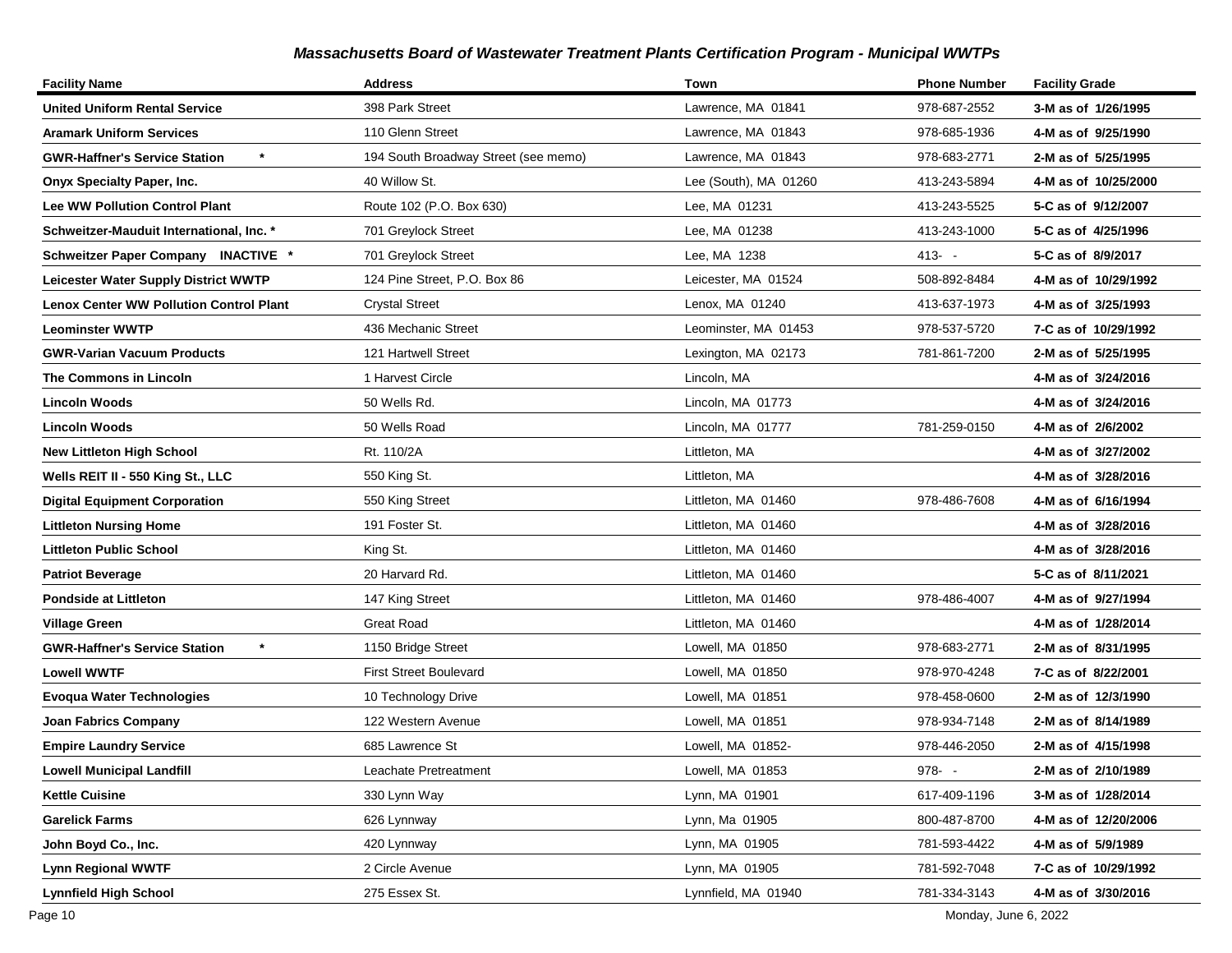| <b>Facility Name</b>                            | <b>Address</b>                         | Town                    | <b>Phone Number</b> | <b>Facility Grade</b> |
|-------------------------------------------------|----------------------------------------|-------------------------|---------------------|-----------------------|
| <b>Lynnfield Middle School</b>                  | Main St.                               | Lynnfield, MA 01940     | 781-334-3143        | 4-M as of 3/24/2016   |
| <b>Sunrise Assisted Living of Lynnfield</b>     | 55 Salem St.                           | Lynnfield, MA 01940     |                     | 4-M as of 3/24/2016   |
| <b>Manchester WWTF</b>                          | <b>Beach Street</b>                    | Manchester, MA 01944    | 978-526-4612        | 5-C as of 10/25/2000  |
| <b>Marblehead Wastewater Treatment Plant</b>    | (P.O. Box 1108)                        | Marblehead, MA 01945    | 781-631-0102        | -M as of 3/13/1991    |
| <b>Marion WWTP</b>                              | Benson Brook RD.                       | Marion, MA 02738        | 508-748-3540        | 5-C as of 10/26/2005  |
| <b>Ken's Foods</b>                              | 1 D'Angelo Drive                       | Marlboro, MA 01752      | 508-485-7540        | 3-M as of 10/3/1991   |
| Ken's Foods, Inc.                               | 1 D'Angelo Dr                          | Marlboro, MA 01752      | 508-229-1100        | 5-C as of 10/22/2008  |
| <b>Marlboro East WWTP</b>                       | 860 Boston Post Road                   | Marlboro, MA 01752      | 508-624-6920        | 7-C as of 12/14/2011  |
| <b>Marlboro West WWTF</b>                       | 225 Boundary Street                    | Marlboro, MA 01752      | 508-624-6919        | 6-C as of 10/29/1992  |
| <b>Rich Products Corp</b>                       | 40 Crane Meadow Rd                     | Marlboro, MA 01752      | 508-481-8900        | 2-M as of 3/21/2001   |
| <b>Commerce Green</b>                           | Village Green Way                      | Marshfield, MA          |                     | 4-M as of 4/28/2016   |
| <b>Spyglass Landing</b>                         | 192 Grove St.                          | Marshfield, MA          |                     | 4-M as of 4/28/2016   |
| The Village at Marshfield                       | Plain St.                              | Marshfield, MA          |                     | 4-M as of 4/28/2016   |
| <b>Marshfield WWTP</b>                          | 200 Town Pier Road (P.O. Box 268)      | Marshfield, MA 02020    | 781-834-5521        | 6-C as of 3/27/2002   |
| Wendy's Restaurant                              | 730 Plain Street                       | Marshfield, MA 02050    | $781 - -$           | 2-M as of 6/16/1994   |
| <b>Mashpee Village</b>                          | 1 Wampanoag Dr.                        | Mashpee, MA             |                     | 4-M as of 4/28/2016   |
| Windchime Point of Mashpee                      | <b>Great Neck Road</b>                 | Mashpee, MA             | 508-925-2273        | 3-M as of 6/11/1987   |
| <b>Mashpee Commons Development</b>              | Great Neck Road, South (P.O. Box 1539) | Mashpee, MA 02649       | 508-477-5400        | 4-M as of 6/25/1992   |
| <b>Mashpee Junior and Senior High</b>           | 16 Great Rd.                           | Mashpee, MA 02649       |                     | 4-M as of 4/28/2016   |
| <b>Mashpee WRRF</b>                             | 16 Great Neck Road North               | Mashpee, MA 02649       |                     | 5-C as of 12/15/2021  |
| <b>New Seabury WWTP</b>                         | New Seabury                            | Mashpee, MA 02649       | 914-241-9000        | 5-C as of 3/21/2001   |
| <b>SouthCape</b>                                | 650 Falmouth Rd                        | Mashpee, MA 02649       |                     | 4-M as of 8/22/2001   |
| <b>Southport on Cape Cod</b>                    | 42 Meadow Brook Rd.                    | Mashpee, MA 02649       |                     | 4-M as of 4/28/2016   |
| Old Rochester Reg. High School WWTP             | 135 Marion Road                        | Mattapoisett, MA 02739  | 508-758-3745        | 2-M as of 11/20/1985  |
| <b>Maynard WWTF</b>                             | <b>Pine Street</b>                     | Maynard, MA 01754       | 978-897-1020        | 5-C as of 7/14/2011   |
| <b>Maynard WWTP</b>                             | Pine Hill Road                         | Maynard, MA 01754-      | 508-897-1020        | 6-C as of 7/14/2011   |
| <b>Medfield WWTP</b>                            | 99 Bridge Street                       | Medfield, MA 02052      | 508-359-4533        | 6-C as of 9/12/2012   |
| <b>Charles River Pollution Control District</b> | 66 Village Street                      | Medway, MA 02053        | 508-533-6762        | 7-C as of 9/29/1994   |
| <b>Merrimac WWTF</b>                            | 50 Federal Way                         | Merrimac, MA 01860      | 978-346-9988        | 5-C as of 10/29/2003  |
| Hannah B Shaw Home for the Aged, Inc.           | 299 Wareham St.                        | Middleboro, MA 02346    |                     | 4-M as of 4/28/2016   |
| Ocean Spray Cranberries, Inc.                   | Bridge Road (P. O. Box 152)            | Middleborough, MA 02346 | 508-947-4940        | 4-M as of 2/8/1989    |
| <b>Middleton Market Place</b>                   | 230 South Main St.                     | Middleton, MA           |                     | 4-M as of 3/24/2016   |
| Bostik, Inc.                                    | <b>Boston Street</b>                   | Middleton, MA 01949     | 978-750-7402        | 3-M as of 1/28/1993   |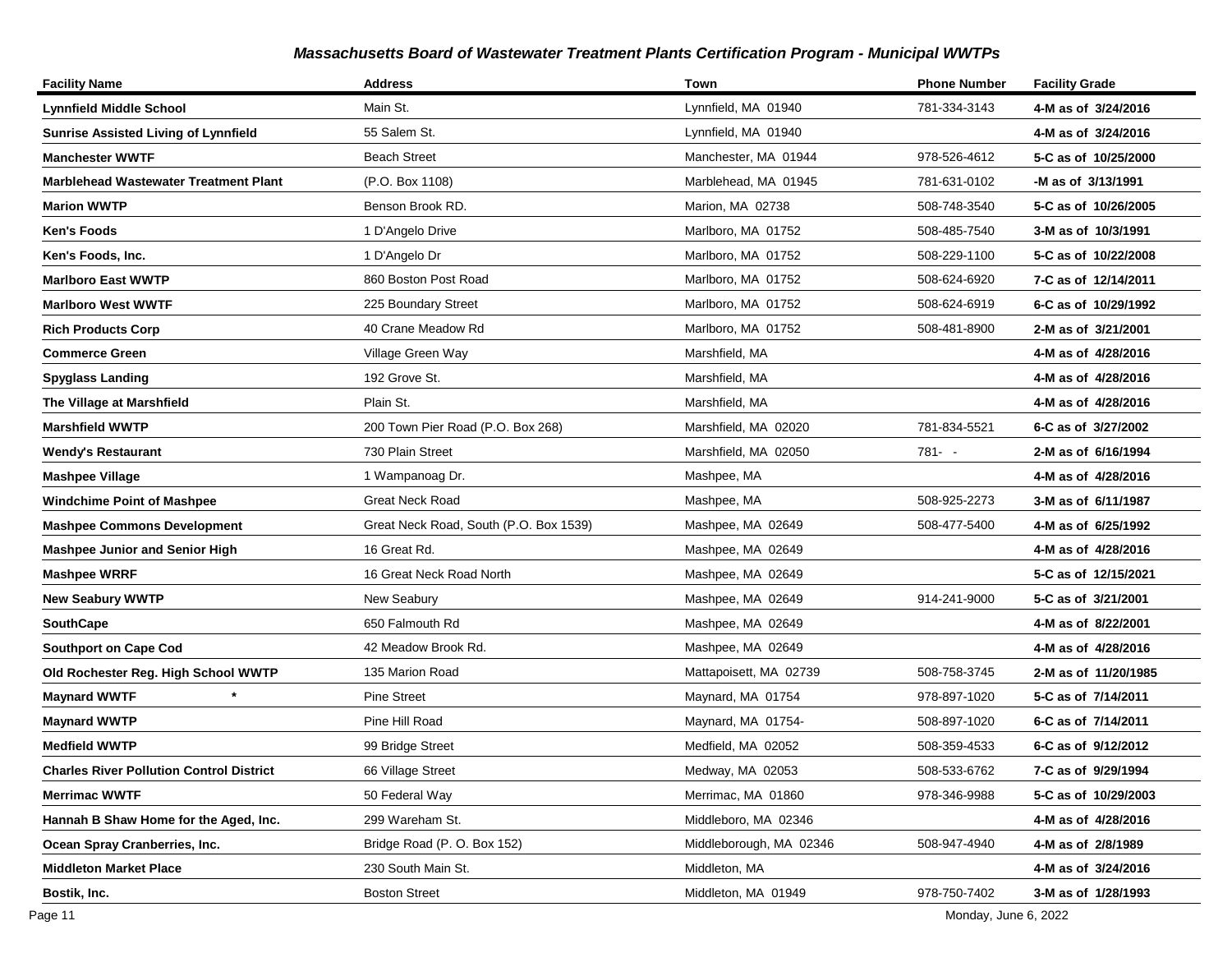| <b>Facility Name</b>                                      | <b>Address</b>                     | Town                        | <b>Phone Number</b> | <b>Facility Grade</b> |
|-----------------------------------------------------------|------------------------------------|-----------------------------|---------------------|-----------------------|
| <b>Fuller Pond Village</b>                                | 163 South Main Street              | Middleton, MA 01949         | 978-774-0059        | 3-M as of 1/28/1993   |
| Benjamin Moore & Company                                  | 49 Summer Street                   | Milford, MA 01757           | 508-473-8900        | 2-M as of 9/29/1994   |
| <b>Milford WWTP</b>                                       | Route 140 (P.O. Box 644)           | Milford, MA 01757           | 508-473-2054        | 7-C as of 9/3/1992    |
| <b>Millbury WWTP</b>                                      | 131 Providence Street              | Millbury, MA 01527          | 508-865-3780        | 2-M as of 12/10/2004  |
| <b>Upper Blackstone WPAD</b>                              | Route 20                           | Millbury, MA 01527          | 508-755-1286        | 7-C as of 10/29/1992  |
| <b>Glen Ellen WWTF</b>                                    | 84 Orchird St.                     | Millis, MA 02054            |                     | 4-M as of 4/12/2017   |
| <b>GWR-Shell Service Station</b>                          | 857 Main Street                    | Millis, MA 02054            | 508-481-5750        | 2-M as of 1/28/1993   |
| <b>Monroe WWTP</b>                                        | Mill Street, Monroe Bridge         | Monroe, MA 01350            | 413-424-7723        | 3-M as of 7/28/1994   |
| <b>Montague Sanitary Landfill</b>                         | <b>WWTF, Leachate Pretreat</b>     | Montague, MA 01351          | $413 - -$           | 3-M as of 5/21/1991   |
| <b>Montague WWTP</b>                                      | 34 Greenfield Road                 | Montague, MA 01351          | 413-773-8865        | 6-C as of 2/15/2012   |
| <b>Gould Farm</b>                                         | 100 Gould Road                     | Monterey, MA 01245          | 413-538-180         | 2-M as of 6/10/2015   |
| Northfield Mount Hermon School WWTP                       | 1 Lamplighter Way                  | Mount Hermon, MA 01354      | 413-498-5311        | 3-M as of 5/2/1990    |
| <b>Siasconset Wastewater Treatment Facility</b>           | Low Beach Rd                       | Nantucket, MA               | 508-228-7244        | 4-M as of 2/7/2001    |
| Nantucket-Surfside                                        | South Shore Road                   | Nantucket, MA 02554         | 508-325-5333        | 6-C as of 9/7/2005    |
| <b>New Bedford WW Pollution Control Facilit</b>           | Fort Rodman                        | New Bedford, MA 02744       | 508-991-6165        | 7-C as of 4/30/1991   |
| <b>Comm of MA - State Police WWTP</b>                     | 340 West Brookfield Rd             | New Braintree, MA 01531     | 508-867-1000        | 4-M as of 10/31/1997  |
| <b>Tritown Regional High School</b>                       | 112 Elm St.                        | Newbury (Byfield), MA 01922 | 978-465-2397        | 4-M as of 3/29/2000   |
| <b>Triton Regional Junior-High School</b><br>$\pmb{\ast}$ | 112 Elm Street                     | Newbury, MA 01922           | 978-465-2397        | 2-M as of 12/14/1995  |
| <b>Govenor Dummer Academy</b>                             | Elm St                             | Newbury, MA 01922-          | 508-465-1763        | 4-M as of 9/1/1999    |
| <b>Alden Merrell Fine Desserts</b>                        | 4 Graf Road                        | Newburyport, MA 01950       | 978-462-3248        | 3-M as of 10/10/2001  |
| <b>Newburyport WWTF</b>                                   | 157 Water Street                   | Newburyport, MA 01950       | 508-465-4422        | 6-C as of 4/17/1984   |
| Comm of MA-Norfolk/Walpole MCI WWTP<br>$\star$            | 10 Old Campbell Road (P.O. Box 43) | Norfolk, MA 02056           | 508-520-3313        | 5-C as of 7/18/2012   |
| <b>Town of Norfolk</b>                                    | Independence Way                   | Norfolk, MA 02056           |                     | 4-M as of 2/11/2015   |
| Bake'n Joy                                                | 351 Willow Street South            | North Andover, MA 01845     | 978 683 1414        | 3-M as of 9/26/2013   |
| <b>Biosolids Drying and Pelletizing GLSD</b>              | 40 Charles St                      | North Andover, MA 01845     |                     | 2-M as of 5/1/2002    |
| <b>Greater Lawrence Sanitary District</b>                 | 240 Charles Street (P.O. Box 325)  | North Andover, MA 01845     | 978-685-1612        | 7-C as of 8/22/2001   |
| Laidlaw Chemical Services, Inc.                           | 221 Sutton Street                  | North Andover, MA 01845     | 978-683-1002        | 2-M as of 4/30/1991   |
| <b>Lucent Tech.</b>                                       | 1600 Osgood Street                 | North Andover, MA 01845     | 978-960-2670        | 6-C as of 11/18/1993  |
| <b>Handy and Harman Electronic Materials</b>              | 72 Elm St                          | North Attleboro, MA 02760-  | 508-695-1401        | 5-C as of 7/22/1998   |
| North Brookfield Sewage Treatment Plant*                  | 59 East Brookfield Road            | North Brookfield, MA 01535  | 508-867-0211        | 5-C as of 12/14/1995  |
| <b>Wind River Environmental (formally MES</b>             | One Park Ave                       | North Carver, MA 02355      | 508-866-8141        | 5-C as of 5/9/2007    |
| <b>Edgewood Luxury Apartments</b>                         | 100 Lowell Rd.                     | North Reading, MA           |                     | 4-M as of 3/24/2016   |
| <b>Atlantic Shopping Plaza</b>                            | 267-271 Main St.                   | North Reading, MA 01864     |                     | 4-M as of 9/5/2018    |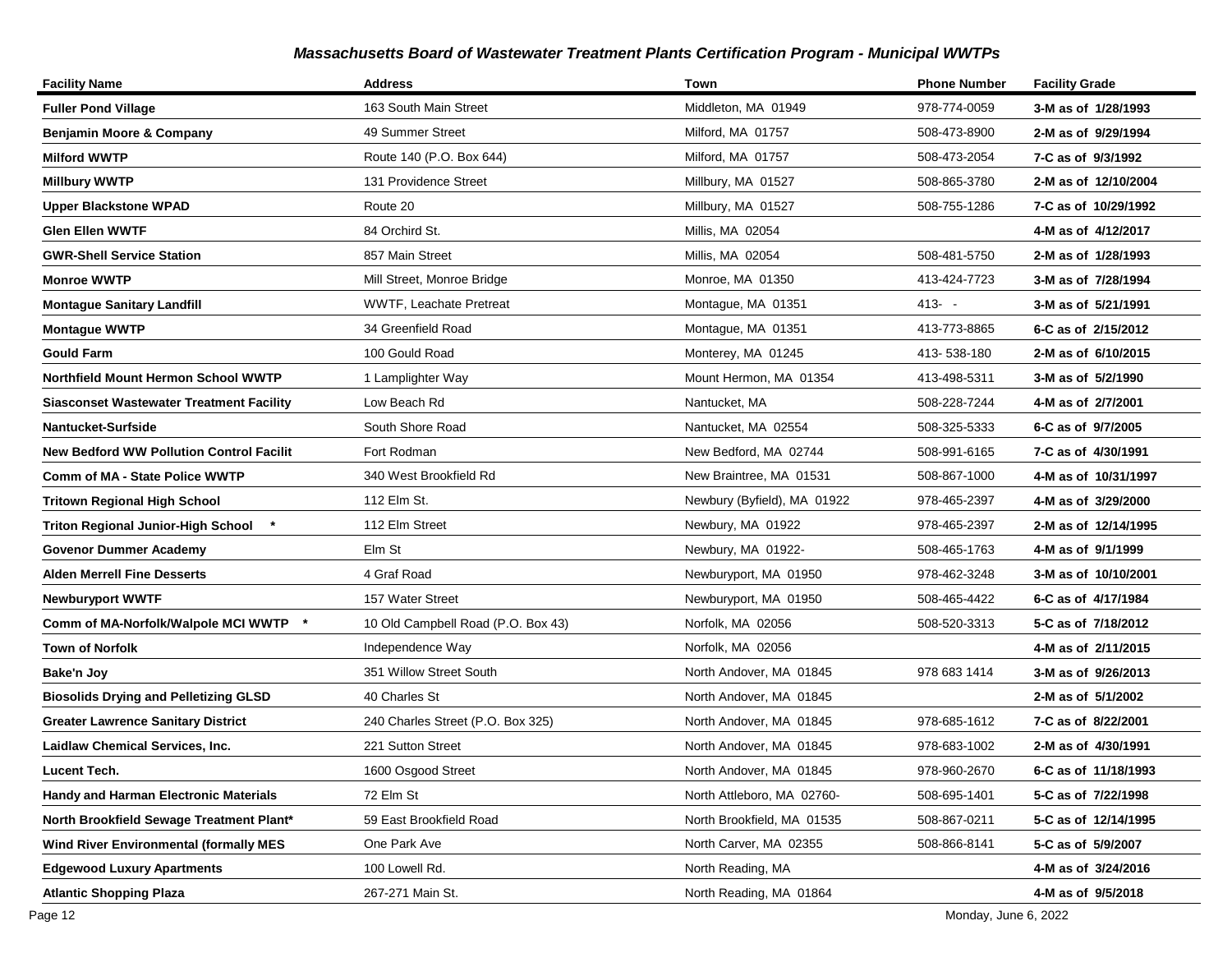| <b>Facility Name</b>                         | <b>Address</b>                           | Town                        | <b>Phone Number</b> | <b>Facility Grade</b> |
|----------------------------------------------|------------------------------------------|-----------------------------|---------------------|-----------------------|
| <b>North Reading High School</b>             | 191 Park St.                             | North Reading, MA 01864     |                     | 4-M as of 3/24/2016   |
| <b>Meadowview Healthcare Nursing Center</b>  | 134 North St                             | North Reading, MA 01864-    | 508-947-1700        | 4-M as of 9/1/1999    |
| <b>United States Postal Service</b>          | 74-76 Main St.                           | North Reading, MA 01889     |                     | 4-M as of 3/24/2016   |
| Coca-Cola                                    | 45 Industrial Dr.                        | Northampton, MA 01060       |                     | 6-C as of 3/21/2013   |
| <b>Northampton WWTF</b>                      | Hockanum Road                            | Northampton, MA 01060       | 413-587-1090        | 7-C as of 8/22/2001   |
| Zecco, Inc                                   | 345 West Main Street                     | Northborough, MA 01532      | 508-393-2537        | 2-M as of 1/30/1992   |
| Zecco, Inc                                   | 345 West Main Street                     | Northborough, MA 01532      | 508-393-2537        | 2-M as of 1/30/1992   |
| Northbridge Wastewater Treatment Plant       | 643 Providence Rd(Town Hall, Memorial Sq | Northbridge, MA 01588       | 508-234-2154        | 5-C as of 6/18/2003   |
| <b>Northfield WW Pollution Control Plant</b> | <b>Meadow Street</b>                     | Northfield, MA 01360        | 413-498-5116        | 3-M as of 5/28/1993   |
| <b>Pioneer Valley Regional School</b>        | 97 F. Sumner Turner Rd                   | Northfield, MA 01360        |                     | 3-M as of 3/21/2001   |
| <b>Mansfield WWTF</b>                        | Hill at Crane Street                     | Norton, MA 02766            | 508-285-5746        | 7-C as of 1/30/2000   |
| Norton Middle School                         | 64 West Main St.                         | Norton, MA 02766            |                     | 4-M as of 4/28/2016   |
| $\star$<br><b>Wheaton College</b>            | 26 East Main Street                      | Norton, MA 02766            | 508-285-8200        | 3-M as of 3/30/1995   |
| <b>Silver Brook Farm</b>                     | South St                                 | Norwell, MA                 | 781-938-3535        | 3-M as of 2/7/2001    |
| Wildcat Hill                                 | <b>Wildcat Lane</b>                      | Norwell, MA                 |                     | 4-M as of 4/28/2016   |
| <b>Norwell High School</b>                   | 18 South Street                          | Norwell, MA 02061           | 781-659-8800        | 4-M as of 8/22/2001   |
| <b>Washington Place</b>                      | 239 Washington St.                       | Norwell, MA 02061           |                     | 4-M as of 4/28/2016   |
| Home Market Foods, Inc.                      | 140 Morgan Drive                         | Norwood, Ma 02062           | 781-948-1500        | 3-M as of 10/26/2005  |
| <b>Martha's Vineyard Hospital</b>            | Linton Lane (P.O. Box 1477)              | Oak Bluffs, MA 02557        | $508 - -$           | 4-M as of 5/1/1992    |
| Town of Oak Bluffs                           | 17 Pennsylvania Ave.                     | Oak Bluffs, MA 02557        |                     | 6-C as of 4/28/2016   |
| Orange WWTF                                  | West Main Street (P.O. Box 267)          | Orange, MA 01364            | 978-544-1114        | 4-M as of 5/28/1993   |
| <b>Community of Jesus</b>                    | 5 Bay View Drive                         | Orleans, MA 02653           | $508 - -$           | 4-M as of 9/29/1994   |
| <b>Community of Jesus</b>                    | 5 Bay View Drive                         | Orleans, MA 02653           |                     | 4-M as of 4/28/2016   |
| Orleans Coin-A-Matic Laundry                 | 191 Cranberry Highway                    | Orleans, MA 02653           | 508-255-0636        | 0-M as of 1/28/1993   |
| <b>Orleans Housing Authority</b>             | 94 Hopkins Lane                          | Orleans, MA 02653           |                     | 4-M as of 4/28/2016   |
| <b>Skaket Corners Shopping Center</b>        | 9 West Rd.                               | Orleans, MA 02653           |                     | 4-M as of 4/28/2016   |
| <b>Tri Town Septage Treatment Facility</b>   | 29 Overland Way (P.O. Box 2773)          | Orleans, MA 02653           | 508-255-1150        | 5-C as of 8/31/1995   |
| Comm of MA-DEM Tolland State Park *          | P.O. Box 342                             | Otis, MA 01029              | 413-269-6002        | 2-M as of 11/7/1996   |
| Seaman Paper Company of Mass., Inc.          | 51 Main Street (P. O. Box 21)            | Otter River, MA 01436       | 978-939-5356        | 5-C as of 7/17/1991   |
| Oxford-Rochdale WWTP                         | Comminsville Road (P.O. Box 246)         | Oxford (Rochdale), MA 01542 | 508-892-9549        | 4-M as of 9/26/1996   |
| <b>Thayer Pond Village</b>                   | Route 20                                 | Oxford, MA 10537            | 508-754-1901        | 2-M as of 3/31/1986   |
| Palmer WasteWater Treatment Plant            | <b>Norbell Street</b>                    | Palmer, MA 01080            | 413-283-2671        | 6-C as of 5/25/1995   |
| Alliance Leather Inc.                        | 58 Pulaski St.                           | Peabody, Ma 01960           | 978-531-6771        | 2-M as of 2/8/2006    |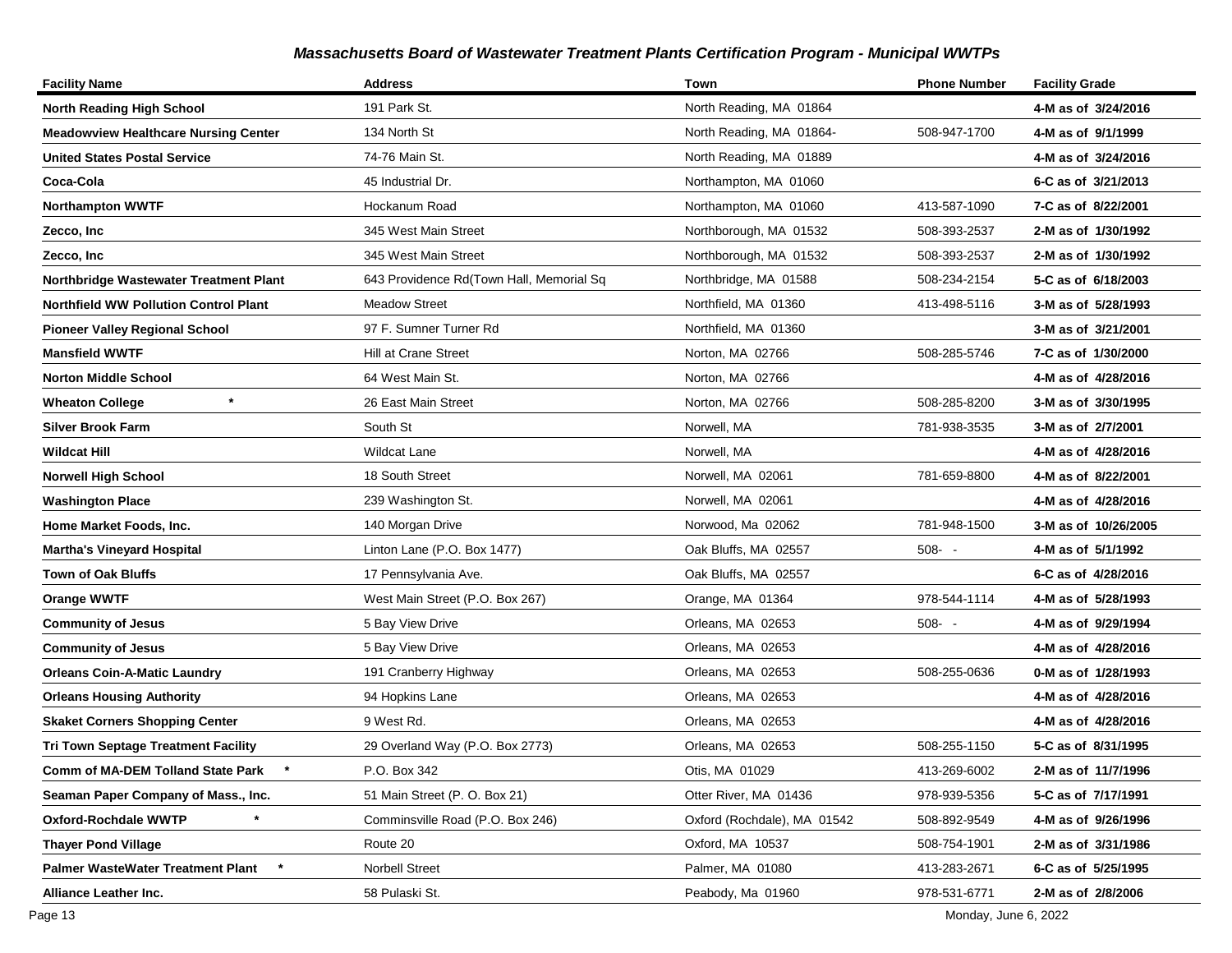| <b>Facility Name</b>                           | <b>Address</b>                          | Town                           | <b>Phone Number</b> | <b>Facility Grade</b> |
|------------------------------------------------|-----------------------------------------|--------------------------------|---------------------|-----------------------|
| <b>Fredjohn Corporation</b>                    | 58 Pulaski Street                       | Peabody, MA 01960              | 978-599-2511        | 3-M as of 3/24/1994   |
| Rousselot Peabody, Inc.                        | 227 Washington Street, Allens Lane      | Peabody, MA 01960              | 978-573-3774        | 4-M as of 12/12/2012  |
| <b>Lowe's Home Center</b>                      | 108 Old Church Rd.                      | Pembroke, MA                   |                     | 4-M as of 4/28/2016   |
| Pembroke High School                           | Learning Lane                           | Pembroke, MA 02359             |                     | 4-M as of 4/28/2016   |
| <b>Pembroke Woods</b>                          | Pembroke Woods Dr.                      | Pembroke, MA 02539             |                     | 4-M as of 4/28/2016   |
| James River Paper Co.                          | Main Street (P.O. Box 1370)             | Pepperell, MA 01463            | 978-433-6951        | 3-M as of 9/17/1998   |
| <b>Pepperell WWTP</b>                          | 47 Nashua Road (P.O. Box 319)           | Pepperell, MA 01463            | 978-433-9859        | 6-C as of 10/26/2005  |
| <b>Pittsfield WWTF</b>                         | 901 Holmes Road                         | Pittsfield, MA 01201           | 413-447-7460        | 7-C as of 3/7/2019    |
| Omni-Laundry                                   | 74 Downing Parkway                      | Pittsfield, MA 01201-          | 540-829-4705        | 3-M as of 4/28/1999   |
| <b>Summer Hill Condominiums Association</b>    | 293 Summer Street (P.O. Box 2069)       | Plymouth(Framingham), MA       | $508 - -$           | 3-M as of 3/4/1988    |
| <b>Mayflower on the Bay</b>                    | Manomet Point Road (463 Worcester Road) | Plymouth(Framingham), MA 02360 | $508 - -$           | 3-M as of 4/7/1989    |
| <b>MCI Plymouth</b>                            | 1 Bumps Pond Rd.                        | Plymouth, MA                   |                     | 4-M as of 4/28/2016   |
| <b>Village Crossing</b>                        | 200 Old Forge Rd.                       | Plymouth, MA 02345             |                     | 4-M as of 4/28/2016   |
| Boston Edison-Pilgrim 1 Nuclear Station*       | Rocky Hill Road RFD #1                  | Plymouth, MA 02360             | 508-946-3500        | 4-M as of 5/28/1993   |
| Plymouth Septage Treatment Plant 6-1-96*       | 197 Water Street                        | Plymouth, MA 02360             | 508-830-4159        | 5-C as of 11/27/1985  |
| <b>Plymouth WWTP</b>                           | 131 Camelot Dr                          | Plymouth, MA 02360             |                     | 6-C as of 6/18/2003   |
| <b>Sunrise Assisted Livingof Plymouth</b>      | 97 Warren Ave.                          | Plymouth, MA 02360             |                     | 4-M as of 4/28/2016   |
| Tech-Etch, Inc.                                | 45 Aldrin Road                          | Plymouth, MA 02360             | 508-747-0300        | 5-C as of 3/30/1995   |
| <b>Sysco Boston, Freedom Trail</b>             | 99 Spring St.                           | Plympton, MA                   |                     | 4-M as of 4/28/2016   |
| Twin Rivers Technologies, Inc.                 | 780 Washington Street                   | Quincy, MA 02169               | 617-472-9200        | 3-M as of 10/10/2001  |
| Serono Laboratories, Inc.                      | 76 Pacella Park Drive                   | Randolph, MA 02368             | 781-963-8154        | 1-M as of 8/28/1997   |
| Earthsource Raynham Wasetwater Treat           | 1958 Broadway                           | Raynham, MA 02767              | 508-822-1310        | 5-C as of 3/23/2005   |
| <b>Rockland WWTP</b>                           | 587 Sumer St. Rear                      | Rockland, MA 02370             | 781-878-1863        | 7-C as of 9/10/2008   |
| <b>Rockport WWTP</b>                           | Pleasant Street (P.O. Box 329)          | Rockport, MA 01966             | 978-546-7888        | 5-C as of 8/9/2017    |
| <b>MWRA - Ward Street Headworks</b>            | 47 Ward St                              | Roxbury, MA 02120              | 617-445-7729        | 2-M as of 4/25/2001   |
| <b>Royalston WW Pollution Control Facility</b> | <b>Blossom Street</b>                   | Royalston, MA 01374            | 978-249-3318        | 3-M as of 8/9/2017    |
| <b>Russell WWTP</b>                            | 200 Main Street                         | Russell, MA 01071              | 413-862-3101        | 4-M as of 1/13/1994   |
| <b>Woronoco Village</b>                        | Teko Avenue                             | Russell, MA 01097              | 413-862-3101        | 2-M as of 1/13/1994   |
| Salem Oil & Grease Co.                         | 60 Grove Street                         | Salem, MA 01970                | 978-745-0585        | 3-M as of 3/24/1994   |
| <b>South Essex Sewer District</b>              | 50 Fort Avenue (P.O. Box 989)           | Salem, MA 01970                | 978-744-4550        | 7-C as of 8/9/2017    |
| Vincent Potato Chip Company, Inc.              | 205 Highland Avenue                     | Salem, MA 01970                | 978-745-1505        | 4-M as of 5/25/1995   |
| <b>Allen Acres Subdivision STP</b>             | Allen Drive                             | Salisbury, MA 01952            | 978-388-0152        | 1-M as of 12/15/1994  |
| <b>Salisbury Wastewater Treatment Facility</b> | 187 Elm Street                          | Salisbury, MA 01952            | 978-465-1430        | 4-M as of 1/1/1989    |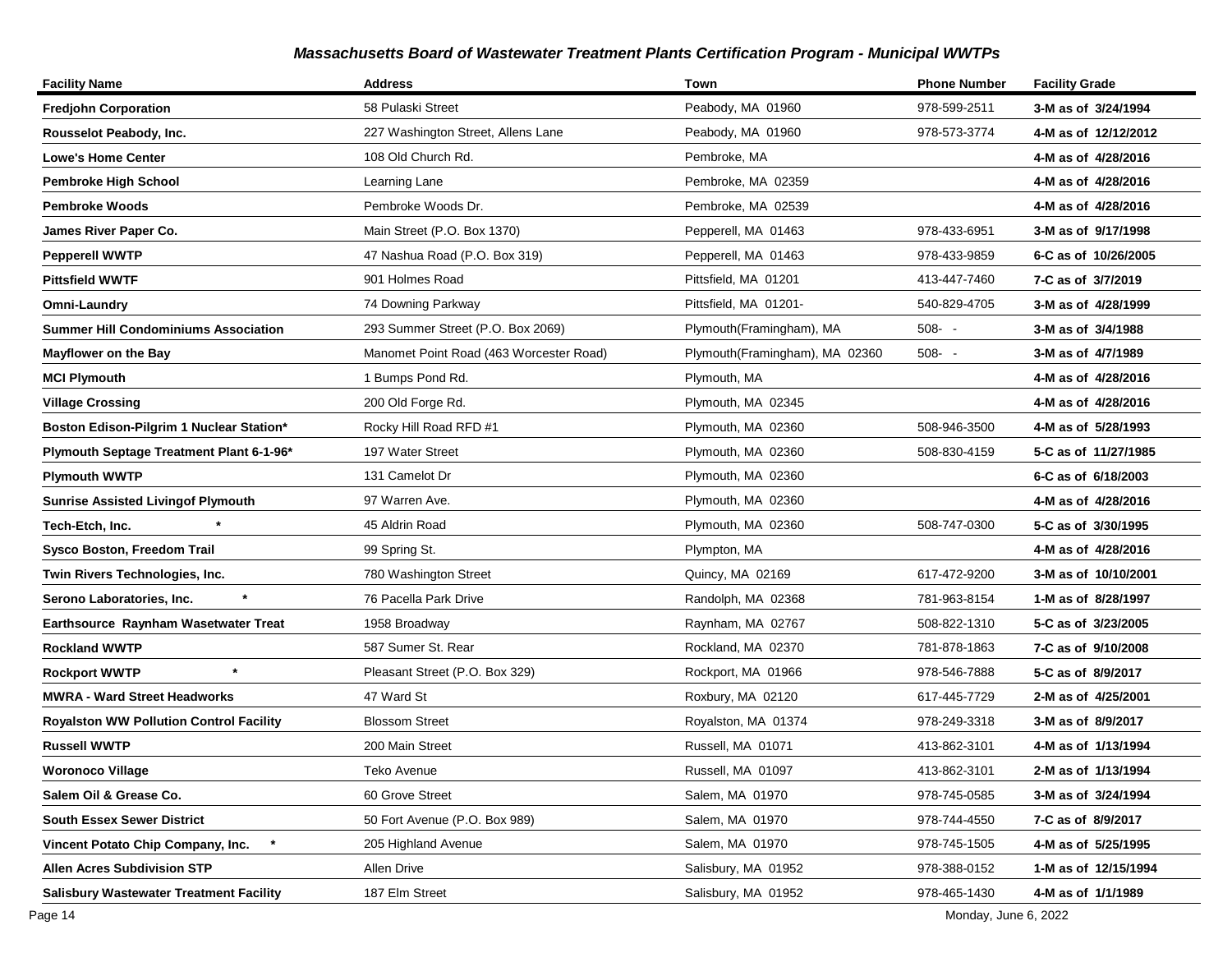| <b>Facility Name</b>                          | <b>Address</b>                       | Town                      | <b>Phone Number</b> | <b>Facility Grade</b> |
|-----------------------------------------------|--------------------------------------|---------------------------|---------------------|-----------------------|
| <b>Sandwich Public Schools</b>                | <b>Forestdale Elementary</b>         | Sandwich, MA              | $508 - -$           | 3-M as of 4/17/1990   |
| <b>Sandwich Public Schools</b>                | <b>Combined Facilities</b>           | Sandwich, MA              | $508 - -$           | 4-M as of 4/20/1990   |
| <b>Sandwich Public Schools</b>                | Sandwich High School                 | Sandwich, MA              | $508 - -$           | 2-M as of 8/9/2017    |
| <b>Sandwich Public Schools</b>                | <b>Ridge Elementary School</b>       | Sandwich, MA              | $508 - -$           | 3-M as of 4/17/1990   |
| <b>Riverview School</b>                       | 551 Route 6A                         | Sandwich, MA 02537        |                     | 4-M as of 4/28/2016   |
| U.S.-Otis Air Force Base                      | 102 FW/DEE (P.O. Box 22)             | Sandwich, MA 02542        | 508-968-4438        | 5-C as of 1/13/1994   |
| <b>North Star Industries</b>                  | P.O. Box 1040                        | Sandwich, MA 02563        | 508-888-4177        | 2-M as of 3/20/1992   |
| T-5 Alt.-Analytic Systems Inc.                | 11 School Street                     | Sandwich, MA 02563        | 508-833-8856        | 2-M as of 8/31/1995   |
| <b>Scituate WW Pollution Control Facility</b> | 161 Driftway Street                  | Scituate, MA 02066        | 781-545-8736        | 6-C as of 12/15/1999  |
| <b>Darling Development Corporation</b>        | 940 Fall River Ave.                  | Seekonk, MA 02324         |                     | 4-M as of 4/28/2016   |
| Ann & Hope of Rhode Island                    | 95 Highland Avenue                   | Seekonk, MA 02771         | 508-336-6000        | 3-M as of 1/28/1993   |
| <b>Wilber School Apartments</b>               | 75 South Main St.                    | Sharon, MA                |                     | 4-M as of 4/28/2016   |
| <b>MacIntosh Farms Condominiums</b>           | Apple Valley Drive                   | Sharon, MA 02067          | $781 - -$           | 4-M as of 1/26/1995   |
| <b>Sharon Public Schools</b>                  | 181 Pond St.                         | Sharon, MA 02067          |                     | 4-M as of 4/28/2016   |
| <b>Shelburne Falls WWTP</b>                   | 17 State Street                      | Shelburne, MA 01370       | 413-625-2300        | 4-M as of 8/9/2017    |
| <b>Comm of MA-Shirley MCI</b>                 | <b>Harvard Road</b>                  | Shirley, MA 01464         | 978-425-4341        | 3-M as of 4/18/1991   |
| <b>Somerset Water Pollution Control Fac.</b>  | 116 Walker Street                    | Somerset, MA 02725        | 508-646-2838        | 7-C as of 3/27/2002   |
| <b>GWR-Sunoco Service Station</b>             | 395 Alewife Brook Parkway            | Somerville, MA 02143      | 508-481-5750        | 2-M as of 1/28/1993   |
| <b>MWRA - Somerville Marginal CSO</b>         | 274 Mystic Ave                       | Somerville, MA 02145      |                     | 1-M as of 9/3/2003    |
| <b>Royal White Laundry</b>                    | 13 Warwick St                        | Somerville, MA 02145      |                     | 1-M as of 3/31/2011   |
| $\star$<br><b>South Deerfield WWTP</b>        | Route 116                            | South Deerfield, MA 01373 | 413-665-2651        | 4-M as of 2/29/1996   |
| <b>Eagle Pond Condominiums</b>                | One Love Ln (PO Box 208)             | South Dennis, MA 02660    | 508-528-2803        | 3-M as of 10/31/1997  |
| <b>Grodon Conwell Theological Seminary</b>    | 130 Essex Street                     | South Hamilton, MA 01982  | 978-468-7111        | 4-M as of 6/26/2014   |
| <b>Wedgewood Estates WWTF</b>                 | 211 Parkerville Rd                   | Southboro, MA 01772-      |                     | 4-M as of 4/15/1998   |
| <b>Madison Place</b>                          | Crystal Pond Rd.                     | Southborough, MA 01772    | 508-523-7997        | 4-M as of 9/26/2013   |
| $\star$<br><b>Southbridge WWTP</b>            | 83 Dresser Hill Road (P.O. Box 1020) | Southbridge, MA 01550     | 508-764-4927        | 6-C as of 9/26/1996   |
| <b>Spencer Sewage Treatment Plant</b>         | 69 West Main Street                  | Spencer, MA 01562         | 508-885-7542        | 5-C as of 8/9/2017    |
| <b>Springfield Water Department</b>           | Box 2551, City Hall                  | Springfield, MA 01101     | 413-562-4737        | 2-M as of 6/25/1992   |
| $^\star$<br>Carando, Inc.                     | 20 Carando Drive (P.O. Box 491)      | Springfield, MA 01102     | 413-781-5620        | 2-M as of 8/28/1997   |
| W.F. Young, Inc.                              | 111 Lyman Street (P.O. Box 14)       | Springfield, MA 01102     | 413-737-0201        | 2-M as of 10/28/1993  |
| <b>Springfield Regional WWTP</b>              | 1600 East Columbus Avenue            | Springfield, MA 01103     | 413-787-6256        | 7-C as of 2/1/2013    |
| Falvey Linen Supply, Inc.                     | 100 Brookdale Dr.                    | Springfield, MA 01104     | 800-338-4334        | 4-M as of 10/16/2019  |
| Superior Carriers, INC (old Milestone)        | 85-121 Shaws Lane                    | Springfield, MA 01104     | 413-739-3022        | 3-M as of 6/22/2005   |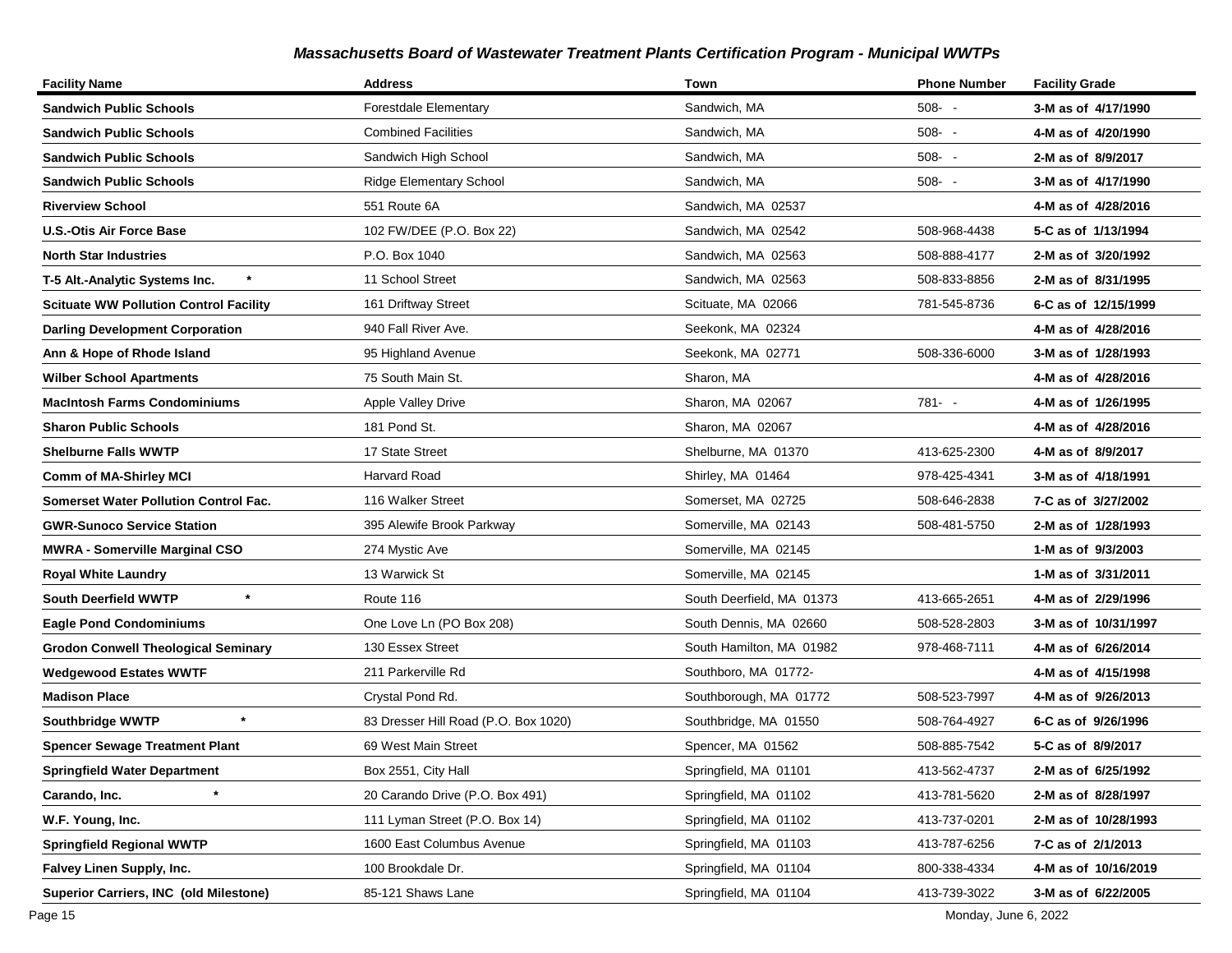| <b>Facility Name</b>                            | <b>Address</b>                           | Town                    | <b>Phone Number</b> | <b>Facility Grade</b> |
|-------------------------------------------------|------------------------------------------|-------------------------|---------------------|-----------------------|
| <b>Chocksett Crossing</b>                       | <b>Chocksett Road</b>                    | Sterling, MA            | 978-345-1794        | 4-M as of 12/12/2012  |
| <b>Stockbridge WWTP</b>                         | 1 West Stockbridge Road                  | Stockbridge, MA 01262   | 413-298-4067        | 4-M as of 6/24/1993   |
| <b>MeetingHouse at Stow</b>                     | 189 Great Rd                             | Stow, MA                |                     | 3-M as of 3/21/2001   |
| <b>Meeting House at Stow</b>                    | 34 Meeting Lane Unit 100                 | Stow, MA 01755          | 978-823-0600        | 4-M as of 6/11/2015   |
| Bose                                            | 688 Great Rd. RT117                      | Stow, MA 01775          |                     | 4-M as of 9/12/2007   |
| <b>Stow Shopping Center</b>                     | 155 Great Rd.                            | Stow, MA 01775          |                     | 4-M as of 6/3/2016    |
| <b>Sturbridge Outdoor World/Resorts USA</b>     | Massapoag Road                           | Sturbridge, MA 01566    | 717-588-6661        | 3-M as of 8/28/1997   |
| <b>Sturbridge Retirement Corporation</b>        | 1 Kelly Rd.                              | Sturbridge, MA 01566    |                     | 4-M as of 3/28/2016   |
| <b>Sturbridge WW Pollution Control Facility</b> | Water Works Drive, P.O. Box 975          | Sturbridge, MA 01566    | 508-347-2514        | 7-C as of 12/12/2012  |
| Cold Brook Crossing                             | 36 North Rd.                             | Sudbury, MA 01766       |                     | 4-M as of 10/14/2020  |
| Lincoln-Sudbury Regional High School            | 390 Lincoln Road                         | Sudbury, MA 01776       | $978 - -$           | 4-M as of 1/28/1993   |
| <b>Meadow Walk Sudbury WWTF</b>                 | 203 Bay Dr.                              | Sudbury, MA 01776       | 508-925-7575        | 5-C as of 1/23/2017   |
| <b>PRI Longfellow Glen</b>                      | 655 Boston Post Rd.                      | Sudbury, MA 01776       | 866-797-7557        | 4-M as of 6/30/2016   |
| Raytheon Co., Equipment Development Lab*        | 528 Boston Post Road                     | Sudbury, MA 01776       | 978-440-2215        | 4-M as of 8/28/1997   |
| <b>Sunderland WWTP</b>                          | Route 47, River Road                     | Sunderland, MA 01375    | 413-665-4304        | 4-M as of 5/28/1993   |
| <b>Sutton Wastewater Collection System</b>      | 4 Uxbridge Road                          | Sutton, MA 01527        | 508-865-            | 1-M as of 8/31/1995   |
| <b>Sutton Wastewater Treatment Facility</b>     | 4 Uxbridge Rd.                           | Sutton, Ma 01527        |                     | 4-M as of 9/7/2005    |
| Swansea Mall                                    | Route 118                                | Swansea, MA             | 508-679-2543        | 4-M as of 12/12/1990  |
| <b>Taunton Septage Treatment Facility</b>       | 35 Mazzone Boulevard                     | Taunton, MA 02780       |                     | 4-M as of 2/27/1997   |
| Taunton WWTP                                    | 825 West Water Street                    | Taunton, MA 02780       | 508-823-3582        | 7-C as of 3/27/2002   |
| Tribe Mediterranean Foods                       | 110 Prince Henry Drive                   | Taunton, MA 02780       | 508-844-5114        | 3-M as of 11/6/2014   |
| <b>Comm of MA-Templeton Developmental Cente</b> | 126 Royalston Road                       | Templeton, MA 01436     | 978-939-2161        | 5-C as of 2/25/1993   |
| <b>Gardner WW Pollution Control Facility</b>    | 52 Plant Road (Gardner City Hall)        | Templeton, MA 01468     | 978-632-4137        | 7-C as of 12/15/1994  |
| Tisbury Adv. Wastewater Treatment Plant         | 115 High Point                           | Tisbury, Ma 02568       |                     | 6-C as of 11/7/2013   |
| <b>Tolland State Forest</b>                     | 2313 East Otis Rd.                       | Tolland, MA             |                     | 3-M as of 3/28/2016   |
| <b>Little Brook Village WWTP</b>                | Washington Street (69 Washington Street) | Topsfield, MA 01983     | 978-887-8407        | 3-M as of 7/28/1994   |
| <b>Masconomet Health Care Center</b>            | 123 High St.                             | Topsfield, MA 01983     | 978-556-5858        | 4-M as of 5/16/2016   |
| <b>Masconomet Regional School District</b>      | 20 Endicott Rd.                          | Topsfield, MA 01983     |                     | 4-M as of 3/24/2016   |
| <b>Townsend Sanitary Landfill</b>               | Turnpike Rd                              | Townsend, MA 01469-     | 508-597-1713        | 2-M as of 2/28/1998   |
| <b>Great Falls Aquaculture</b>                  | 15 Industrial Boulevard                  | Turners Falls, MA 01376 | 413-863-5334        | 2-M as of 4/17/1997   |
| T J Maxx Plaza                                  | 440 Middlesex Road                       | Tyngsborough, MA 01879  | 978--               | 4-M as of 2/29/1996   |
| <b>Upton POTW</b>                               | 1 Main St., Box 13                       | Upton, MA 01568         | 508-529-3993        | 5-C as of 2/7/2007    |
| <b>Uxbridge Wastewater Treatment Facility</b>   | 80 River Road                            | Uxbridge, MA 01569      | 508-278-2887        | 6-C as of 9/6/2006    |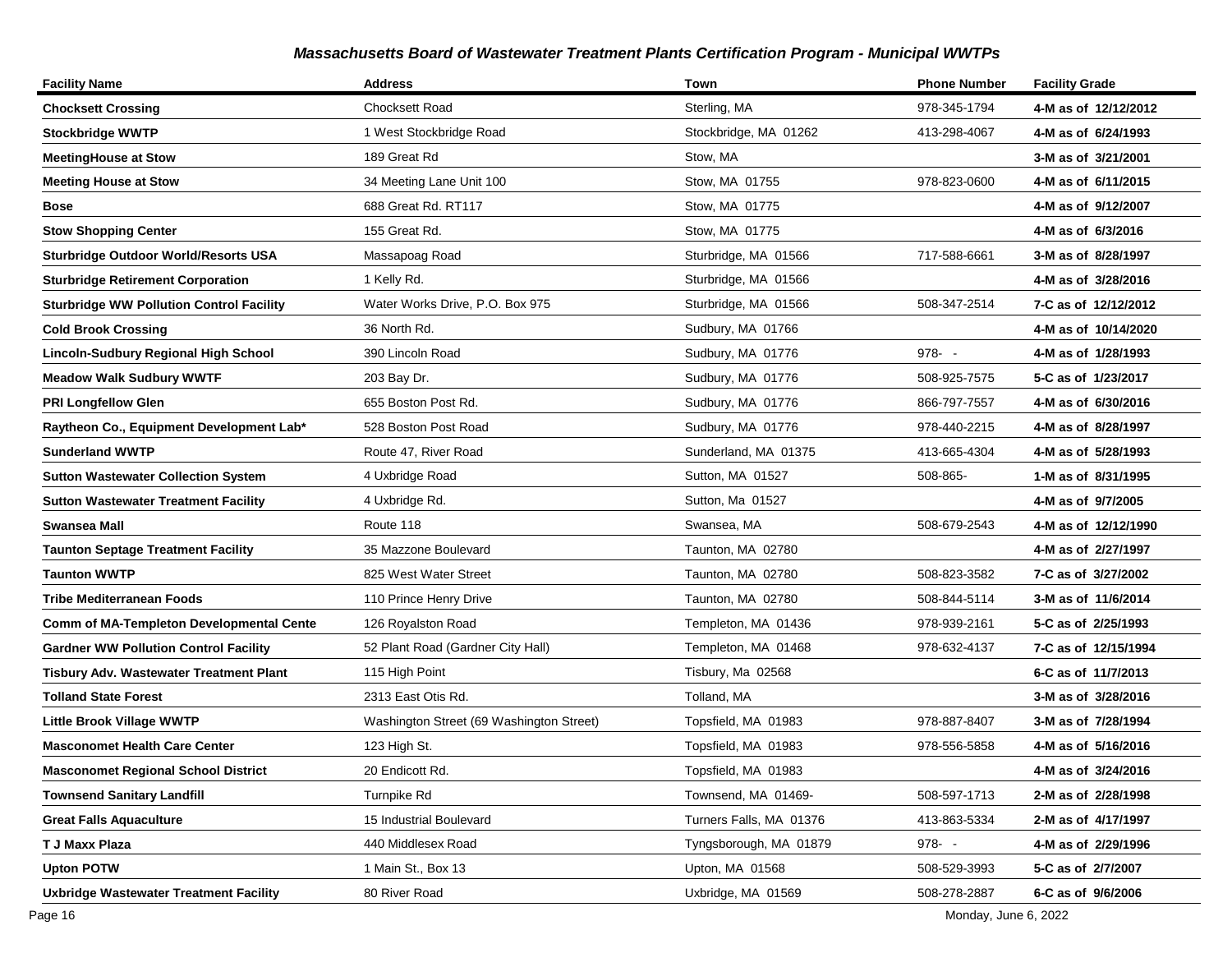| <b>Facility Name</b>                         | <b>Address</b>                  | Town                       | <b>Phone Number</b> | <b>Facility Grade</b> |
|----------------------------------------------|---------------------------------|----------------------------|---------------------|-----------------------|
| <b>MWRA - Allison Hayes Pumping Station</b>  | 100 Redfield Rd                 | Wakefield, MA 01888        | 781-944-7156        | 2-M as of 8/22/2001   |
| <b>Bird Machine Co.</b>                      | 100 Neponset Street             | Walpole, MA 02081          | 508-668-0400        | 2-M as of 12/19/1991  |
| Bird-Johnson Company                         | 110 Norfolk Street              | Walpole, MA 02081          | 508-668-9610        | 1-M as of 1/5/1988    |
| <b>Walpole Septage Receiving Facility</b>    | 135 School Street               | Walpole, MA 02081          | 508-660-7310        | 2-M as of 2/19/1991   |
| <b>GWR-Honeywell GW Remediation Facility</b> | 200 Smith Street                | Waltham, MA 02154          | 207-828-1272        | 2-M as of 9/30/1993   |
| Ware Wastewater Treatment Plant              | Robbins Road (P.O. Box 89)      | Ware, MA 01082             | 413-437-5852        | 5-C as of 5/25/1995   |
| Wareham WWTP                                 | 6 Tony's Lane                   | Wareham, MA 02571          | 508-295-6144        | 6-C as of 8/20/1979   |
| Warren WWTP                                  | (P.O. Box 1537)                 | Warren, MA 01083           | 413-436-5796        | 5-C as of 6/24/1992   |
|                                              | 81 South Street                 | Warren, MA 01092           | 413-436-7704        | 2-M as of 1/26/1995   |
| Micro USPD, Inc. (frmrly Unitrode Corp.)     | 580 Pleasant Street             | Watertown, MA 02172        | 781-926-0404        | 2-M as of 4/21/1987   |
| <b>Delaney Linen Service</b>                 | 79 Grove St                     | Watertown, MA 02472-       | 617-926-9126        | 1-M as of 12/15/1999  |
| Alta at Rivers Edge                          | 490 Boston Post Rd.             | Wayland, MA 01778          |                     | 4-M as of 12/18/2020  |
| <b>Hills at Mainstone</b>                    | 133 Hillside Dr.                | Wayland, MA 01778          | 508-358-4936        | 4-M as of 12/21/2018  |
| The Hills at Mainstone                       | Mainstone Road                  | Wayland, MA 01778          | 508-358-1145        | 4-M as of 9/28/1995   |
| The Meadows at Mainstone Farm                | 126 Rice Rd.                    | Wayland, MA 01778          |                     | 4-M as of 3/24/2016   |
| Traditions of Wayland                        | Cochituate Rd.                  | Wayland, MA 01778          |                     | 4-M as of 3/24/2016   |
| <b>Wayland High School</b>                   | 264 Old Connecticut Path        | Wayland, MA 01778          | 508-358-3673        | 4-M as of 6/1/2010    |
| <b>Wayland Town Center WWTP</b>              | 185 Elissa Ave.                 | Wayland, MA 01778          | 888-377-7678        | 5-C as of 9/15/1998   |
| <b>Wayland-Sudbury Septage Treatment</b>     | 490 Boston Post Road [Route 20] | Wayland, MA 01778          | 508-358-7328        | 5-C as of 9/29/1994   |
| <b>Cam's Oil Service</b>                     | Old Worcester Road              | Webster, MA                | 401-232-3353        | 2-M as of 8/25/1994   |
| <b>Webster Sewage Treatment Plant</b>        | Hill Street (P.O. Box 793)      | Webster, MA 01570          | 508-949-3865        | 7-C as of 3/25/1993   |
| Massasoit Hills Trailer Park                 | 210 West Rd.                    | Wellfleet, MA 02663        |                     | 4-M as of 4/28/2016   |
| $\star$<br>T-5 Alt.-Drummer Boy Cottages     | off Cannon Hill Road            | Wellfleet, MA 02667        | $508 - -$           | 2-M as of 8/31/1995   |
| <b>Alternative Recirculating Sandfilter</b>  | 9 E. Commercial St              | Wellfleet, MA 02667-       |                     | 2-M as of 12/16/1998  |
| Chadwick's of Boston, Ltd.                   | 35 United Drive                 | West Bridgewater, MA 02379 | 508-583-8110        | 4-M as of 8/28/1997   |
| <b>Howard Elementary School</b>              | <b>Howard Street</b>            | West Bridgewater, MA 02379 | 508-586-2484        | 1-M as of 5/25/1995   |
| Rose L. McDonald School                      | North Elm Street                | West Bridgewater, MA 02379 | 508-586-2486        | 1-M as of 5/25/1995   |
| West Bridgewater High School                 | 155 West Center Street          | West Bridgewater, MA 02379 | 508-586-2486        | 1-M as of 5/25/1995   |
| Quabog on the Common                         | 47 East Main Street             | West Brookfield, MA 01585  | 508-867-7716        | 4-M as of 11/7/2013   |
| <b>MWRA - Alewife Brook Pumping Station</b>  | 392 Alewife Brook Parkway       | West Somerville, MA 02144  | 617-628-4030        | 2-M as of 10/10/2001  |
| <b>Decorative Specialties International</b>  | Front Street (P.O. Box 6001)    | West Springfield, MA 01090 | 413-735-4554        | 2-M as of 5/12/1992   |
| West Stockbridge WWTF                        | 9 Moscow Road (P.O. Box 322)    | West Stockbridge, MA 01266 | 413-232-0309        | 4-M as of 6/24/1993   |
| <b>Martha's Vineyard Airport</b>             | "off" West Tisbury Road         | West Tisbury, MA 02575     | 508-693-3783        | 5-C as of 6/13/2001   |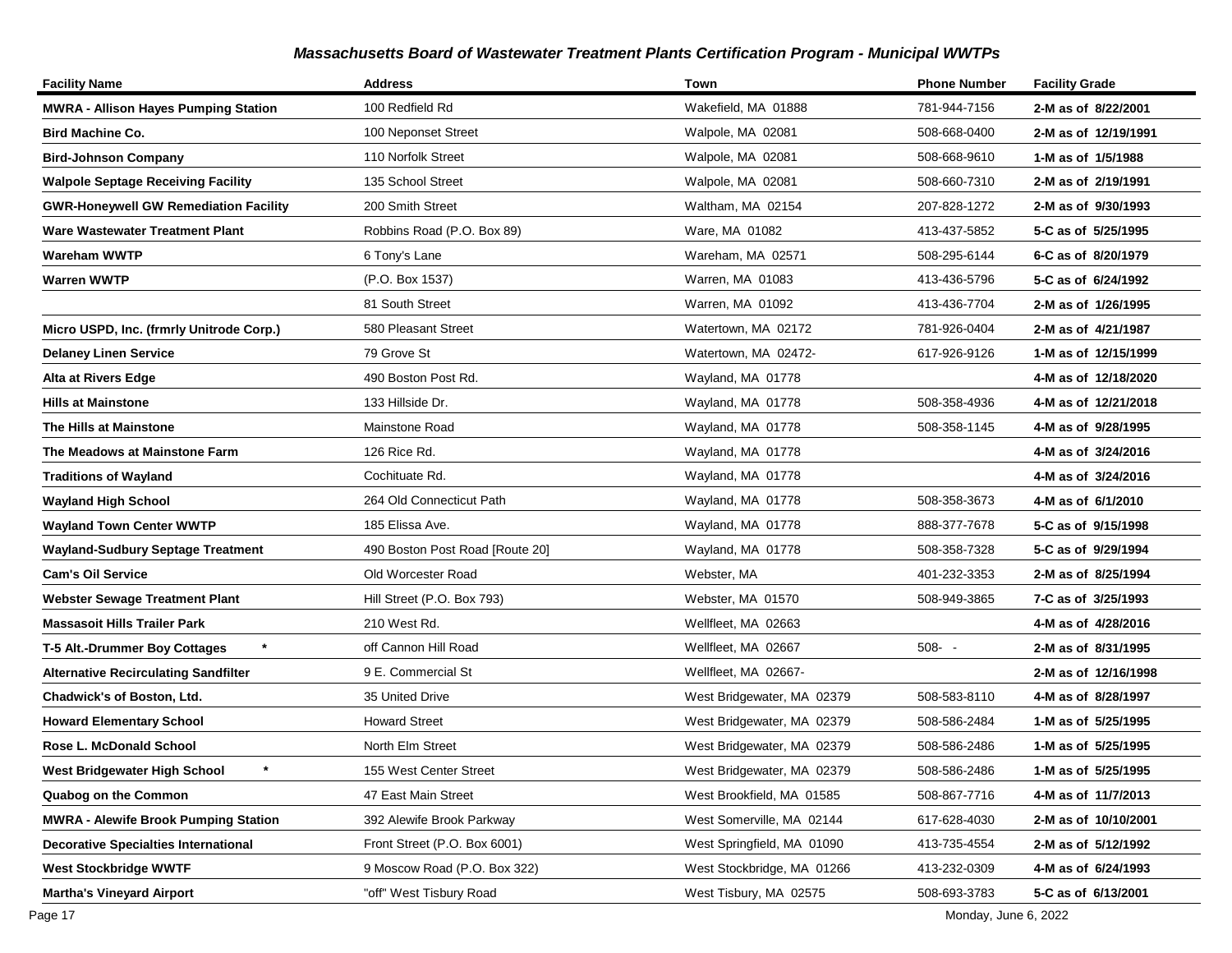| <b>Facility Name</b>                            | <b>Address</b>                       | Town                   | <b>Phone Number</b> | <b>Facility Grade</b> |
|-------------------------------------------------|--------------------------------------|------------------------|---------------------|-----------------------|
| <b>GWR-Shell Service Station</b>                | 128 Turnpike Road                    | Westborough, MA 01581  | 508-481-5750        | 2-M as of 1/28/1993   |
| <b>Westboro/Shrewsbury WWTP</b>                 | 238 Turnpike Road                    | Westborough, MA 01581  | 508-366-7615        | 6-C as of 7/7/1992    |
| <b>Western Massachusetts Hospital</b>           | 91 East Mountain Road                | Westfield, MA 01085    | 413-562-4131        | 2-M as of 3/25/1993   |
| <b>Westfield Gardens Nursing &amp; Rehab</b>    | 37 Feeding Hills Road (P.O. Box 578) | Westfield, MA 01086    | 413-568-2341        | 2-M as of 5/25/1995   |
| <b>Graniteville Woods</b>                       | North Main St.                       | Westford, MA           |                     | 4-M as of 3/24/2016   |
| <b>Westford Middle School</b>                   | Proposed                             | Westford, MA           | $978 - -$           | 3-M as of 1/30/1991   |
| Nashoba View II Assoc.                          | Robbins Rd                           | Westford, MA 01 -      | 617-330-8850        | 4-M as of 4/15/1998   |
| <b>Abbott School</b>                            | 25 Depot St.                         | Westford, MA 01886     |                     | 4-M as of 3/24/2016   |
| <b>Brookside Mill Condominiums</b>              | 12 Brookside Road                    | Westford, MA 01886     |                     | 4-M as of 9/9/2015    |
| <b>Cornerstone Square</b>                       | Boston and Littleton Roads           | Westford, MA 01886     |                     | 4-M as of 9/9/2015    |
| One Westford Technology Park West               | Littleton Rd.                        | Westford, MA 01886     |                     | 4-M as of 8/24/2015   |
| <b>Primrose Park</b>                            | 2 Lan Drive                          | Westford, MA 01886     | 978 692-9450        | 4-M as of 7/22/2015   |
| The Sunny Delight Beverage Company              | 210 Littleton Road (P.O. Box 670)    | Westford, MA 01886     | 978-692-0030        | 6-C as of 2/27/1992   |
| <b>Westford Academy High School</b>             | 30 Patten Rd.                        | Westford, MA 01886     |                     | 4-M as of 3/24/2016   |
| <b>Westford Regency Inn</b>                     | 219 Littleton Road                   | Westford, MA 01886     | 978-692-8200        | 2-M as of 4/27/1995   |
| <b>Westford Tech Park</b>                       | Littleton Road                       | Westford, MA 01886     | 978-272-7000        | 4-M as of 9/29/1994   |
| <b>Woodlands at Laurel Hill (Avalon Acton)</b>  | off Durfee Lane                      | Westford, MA 01886     |                     | 4-M as of 12/16/2016  |
| <b>Center Street Solar Aquatics System WWTF</b> | <b>Center Street</b>                 | Weston, MA             | 781- -              | 4-M as of 6/19/1997   |
| <b>Highland Meadows</b>                         | Highland St.                         | Weston, MA             |                     | 4-M as of 3/24/2016   |
| <b>Regis College Pump Station</b>               | Regis College                        | Weston, MA             |                     | 1-M as of 10/10/2001  |
| <b>The Corporate Center</b>                     | 133 Boston Post Rd.                  | Weston, MA             |                     | 4-M as of 3/24/2016   |
| The Stonegate at Weston Condiminiums            | Jericho Rd.                          | Weston, MA             |                     | 4-M as of 3/24/2016   |
| <b>Maplewood at Weston</b>                      | 75 Norumbega Road                    | Weston, MA 02193       | 781-891-6100        | 4-M as of 5/28/1993   |
| <b>Regis College</b>                            | 235 Wellesley Street                 | Weston, MA 02193       | 781-893-1820        | 3-M as of 12/29/1987  |
| <b>Liberty Mutual Insurance Company</b>         | 9 Riverside Rd.                      | Weston, MA 02493       |                     | 4-M as of 3/24/2016   |
| <b>The Rivers School</b>                        | 333 Winter St.                       | Weston, MA 02493       |                     | 4-M as of 3/24/2016   |
| <b>South Shore Hospital</b>                     | 55 Fogg Road                         | Weymouth, MA 02190     | 781-340-8700        | 2-M as of 2/25/1993   |
| <b>Braintree Weymouth Tunnel and shafts</b>     | 10 Bridge st                         | Weymouth, MA 02190-    | 617-788-4392        | 4-M as of 10/25/2000  |
| <b>Friendly Food Service Division</b>           | 1855 Boston Road                     | Wilbraham, MA 01095    | 413-543-2400        | 3-M as of 12/15/1994  |
| Wilbraham Wastewater Treatment Plant            | (P.O. Box 98)                        | Wilbraham, MA 01095    | $413 - -$           | 4-M as of 2/20/1987   |
| <b>Hoosac Water Quality District</b>            | 667 Simmonds Road (P.O. Box 172)     | Williamstown, MA 01267 | 413-458-5016        | 5-C as of 2/25/1993   |
| <b>Wilmington Realty Trust</b>                  | 50 Fordham Rd.                       | Wilmington, MA         |                     | 4-M as of 3/24/2016   |
| Ametek Aerospace Products, Inc.                 | 50 Fordham Road                      | Wilmington, MA 01887   | 978-988-4101        | 3-M as of 2/25/1993   |